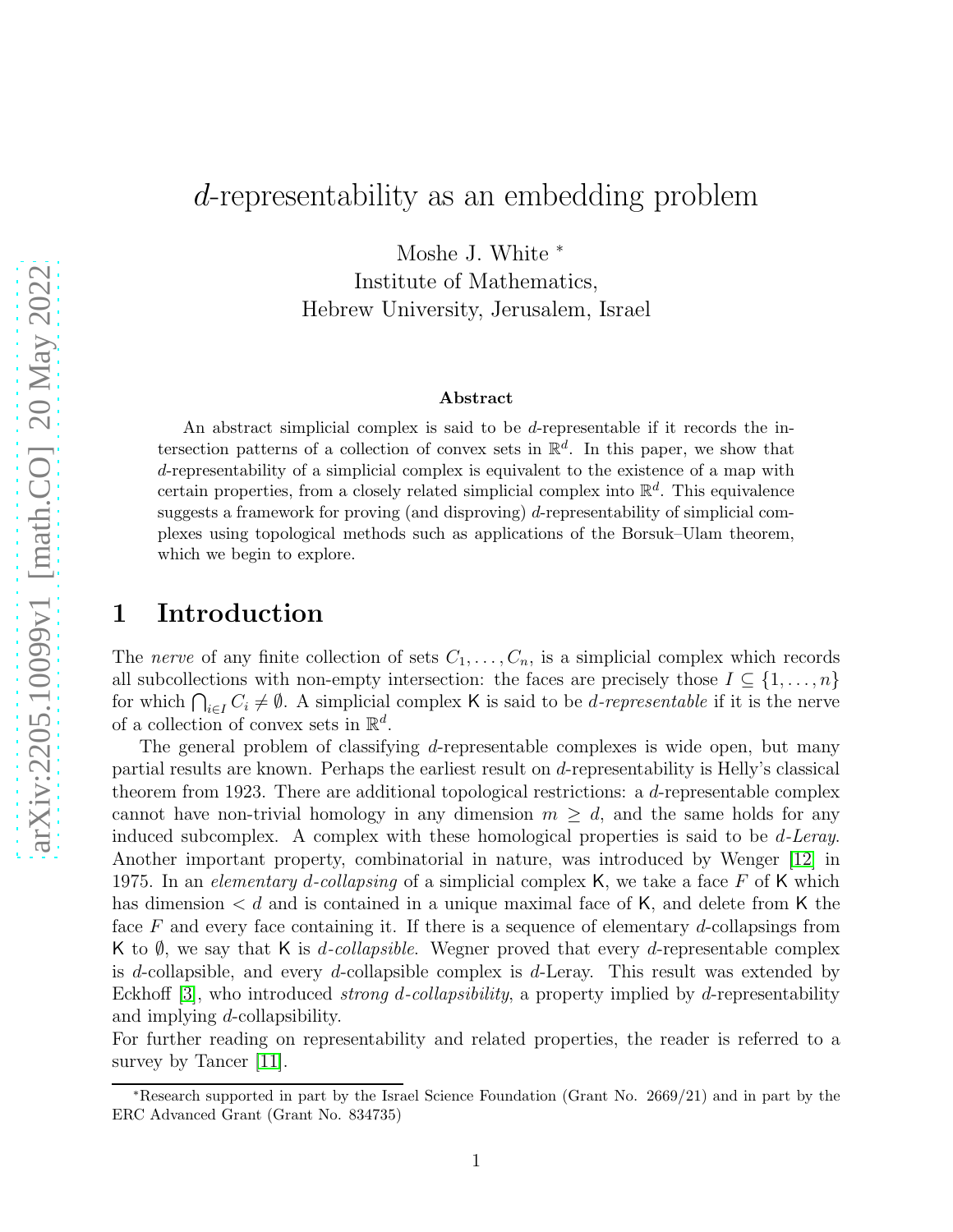Therefore, if we discover that a certain complex  $\kappa$  is, say, not d-collapsible, we may deduce that K is not d-representable. Another approach for disproving d-representability appeared in Wegner's PhD thesis from 1967, and was later extended by Tancer [\[10\]](#page-19-3). In the simplest case, they prove that a certain K (the barycentric subdivision of  $K_5$ , the complete graph on 5 vertices) is not 2-representable. This is done by showing that if K is the nerve of convex sets in  $\mathbb{R}^2$ , the vertices and edges of  $K_5$  can be careful mapped within the convex sets, in a manner implying that  $K_5$  is a planar graph.

Our setting can be seen as a generalization of this result. For every K we define the dual simplicial complex K', as the nerve of the facets of K. Explicitly:

<span id="page-1-0"></span>**Definition 1.1.** Let  $m_K$  denote the set of inclusion-maximal faces of a simplicial complex K. The dual of K is defined as:

$$
K' = \Big\{ \alpha \subseteq m_K \ : \ \bigcap \alpha \neq \emptyset \Big\} \, .
$$

In Theorem [3.3,](#page-5-0) we prove that  $K$  is d-representable if and only if there exists a map from  $\|K'\|$  (the geometric realization of K') to  $\mathbb{R}^d$ , satisfying certain properties. As in Tancer's proof, this is done by mapping the faces of K' within corresponding intersections of those convex sets in  $\mathbb{R}^d$  which represent K, whenever such sets exist. We also mention that a precursor of the idea to construct a map  $||K'|| \to \mathbb{R}^d$  by placing points among certain intersections of a collection of sets in  $\mathbb{R}^d$ , appeared in an earlier work of Matoušek [\[6\]](#page-19-4).

This method can be used to obtain either representability or non-representability results, by either proving (as in Theorem [3.12\)](#page-9-0) or disproving (as in Theorem [3.13\)](#page-9-1) the existence of the suitable map. These theorems may by applied regardless of the method by which we prove or disprove the existence of the required map  $\|\mathsf{K}'\| \to \mathbb{R}^d$ . Proceeding with this goal, we will mostly focus on a topological method described in a book by Matoušek [\[7\]](#page-19-5), on the application of the Borsuk–Ulam theorem. This leads to the introduction of a new class of simplicial complexes, which we name  $d$ -Matou $\check{se}k$  complexes:

<span id="page-1-1"></span>**Definition 1.2.** Let K be a simplicial complex. We define  $\hat{\mathsf{K}}$  as the topological space:

$$
\widehat{\mathsf{K}} = \left\{(x,y) \in \|\mathsf{K}'\|^2 \ : \ \left(\bigcap \ \text{supp}(x)\right) \cup \left(\bigcap \ \text{supp}(y)\right) \notin \mathsf{K}\right\}.
$$

<span id="page-1-2"></span>**Definition 1.3.** Let K be a simplicial complex, and let  $d \in \mathbb{N}$ . We say that K is d-Matoušek, if there exists a continuous map  $f : \hat{K} \to S^{d-1}$  satisfying  $f(x, y) = -f(y, x)$ for every  $(x, y) \in \widehat{K}$ .

In the terminology of  $\mathbb{Z}_2$ -spaces, the configuration space  $\widehat{K}$  has an involution given by swapping coordinates, and K is d-Matoušek if the  $\mathbb{Z}_2$ -index of  $\widehat{K}$  is at most  $d - 1$ .

In broad terms, the configuration space  $\hat{\mathsf{K}}$  consists of pairs of points which cannot be mapped to the same point in  $\mathbb{R}^d$  without "ruining" the representation of K. Therefore every d-representable is also d-Matoušek (Proposition [3.7\)](#page-7-0). We begin to explore the d-Matoušek property, and how it relates to d-representability.

It is natural to start by restricting the general problem to low dimension, and there are three ways to do this: by fixing the dimension of the complex K, or the dimension of the dual complex  $K'$ , or by fixing d (the dimension of the space in which we look for representing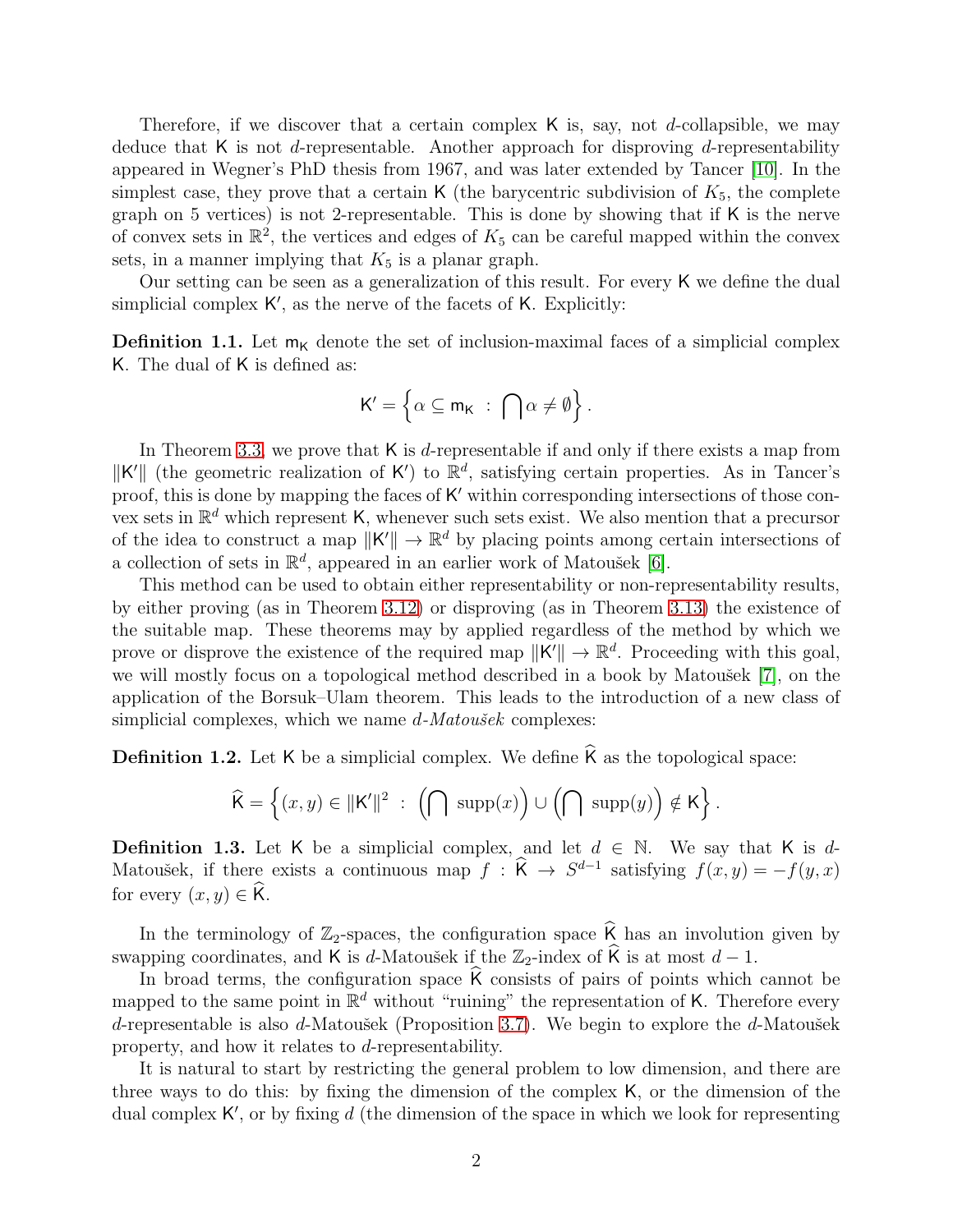convex sets). For  $d = 1$  representability was fully classified in 1962 by Lekkerkerker and Boland [\[5\]](#page-19-6). We apply their results in the context of Matousek complexes, and reclassify 1-representable complexes as 1-Matoušek complexes (Theorem [4.4\)](#page-12-0). For simplicial complexes K such that dim  $K' = 1$ , we again obtain that d-Matoušek and d-representability are identical (Theorem [4.7\)](#page-14-0).

However, we describe a complex K such that  $\dim K = 1$ , which is 2-Matousek but not 2-representable (see Example [4.13\)](#page-16-0).

The structure of the remainder of this paper more or less mimics the introduction: in Section 2 we briefly summarize existing notation, definitions, and results, for simplicial complexes and the  $\mathbb{Z}_2$ -index. In Section 3 we introduce new concepts, and prove the main general results for which they are useful. In Section 4 we explore results for  $d$ -Matoušek complexes, and we conclude in Section 5 by outlining some unanswered questions.

### 1.1 Acknowledgments

This work was completed as part of the PhD thesis of the author. I would like to thank my advisor Gil Kalai for his continued guidance and support, without which this work would not be possible. I would also like to thank Pavle Blagojević for useful discussions.

## 2 Preliminaries

In this section we choose notations and give a brief and incomplete summary of previously existing results required for our setup.

Let V be a finite set. A collection  $\mathsf{K} \subseteq 2^V$  is called a *simplicial complex* if it is closed under downward inclusion: whenever  $F \in K$  and  $G \subseteq F$ , we have  $G \in K$ . The elements of K are called *faces* and inclusion maximal faces are called *facets*. A vertex is any  $i \in V$ , and we assume that  $\{i\} \in K$  for every  $i \in V$ . We also denote the vertex set of K by  $V(K)$ .

To ease notation, we mostly use numbers and lowercase Latin letters  $(1, 2, \ldots, i, j, n, x \text{ etc.})$ to denote single elements, uppercase Latin letters  $(I, J, F, G, V$  etc.) for sets of elements such as faces, and Greek lowercase letters  $(\alpha, \beta, \gamma \text{ etc.})$  for collections of sets of elements. Simplicial complexes will mostly be denoted by sans-serif capital letters (L, K, G etc.). We also often abbreviate notation for sets described by a list of elements, for example writing 123 instead of  $\{1, 2, 3\}$  when possible. For every  $n \in \mathbb{N}$ , let  $[n] = \{1, \ldots, n\}$ .

Simplicial complexes are *isomorphic* if we can obtain one from the other by renaming the vertices (and extending to faces).

The dimension of a face  $F \in K$  equals  $|F| - 1$ . The dimension of a simplicial complex K is the maximal dimension among all faces of K.

For every  $d \in \mathbb{N}$ , the *d*-dimensional simplex is  $\Delta_d = 2^{[d+1]}$ .

The k-skeleton of a simplicial complex K consists of all faces of dimension  $\leq k$ , and is denoted by  $\mathsf{K}^{(k)}$ .

We consider graphs as 1-dimensional simplicial complexes: we say that a simplicial complex  $G \subseteq 2^V$  is a graph if all faces of G have dimension  $\leq 1$ . The edges  $E = E(G)$  are the 1-dimensional faces of G.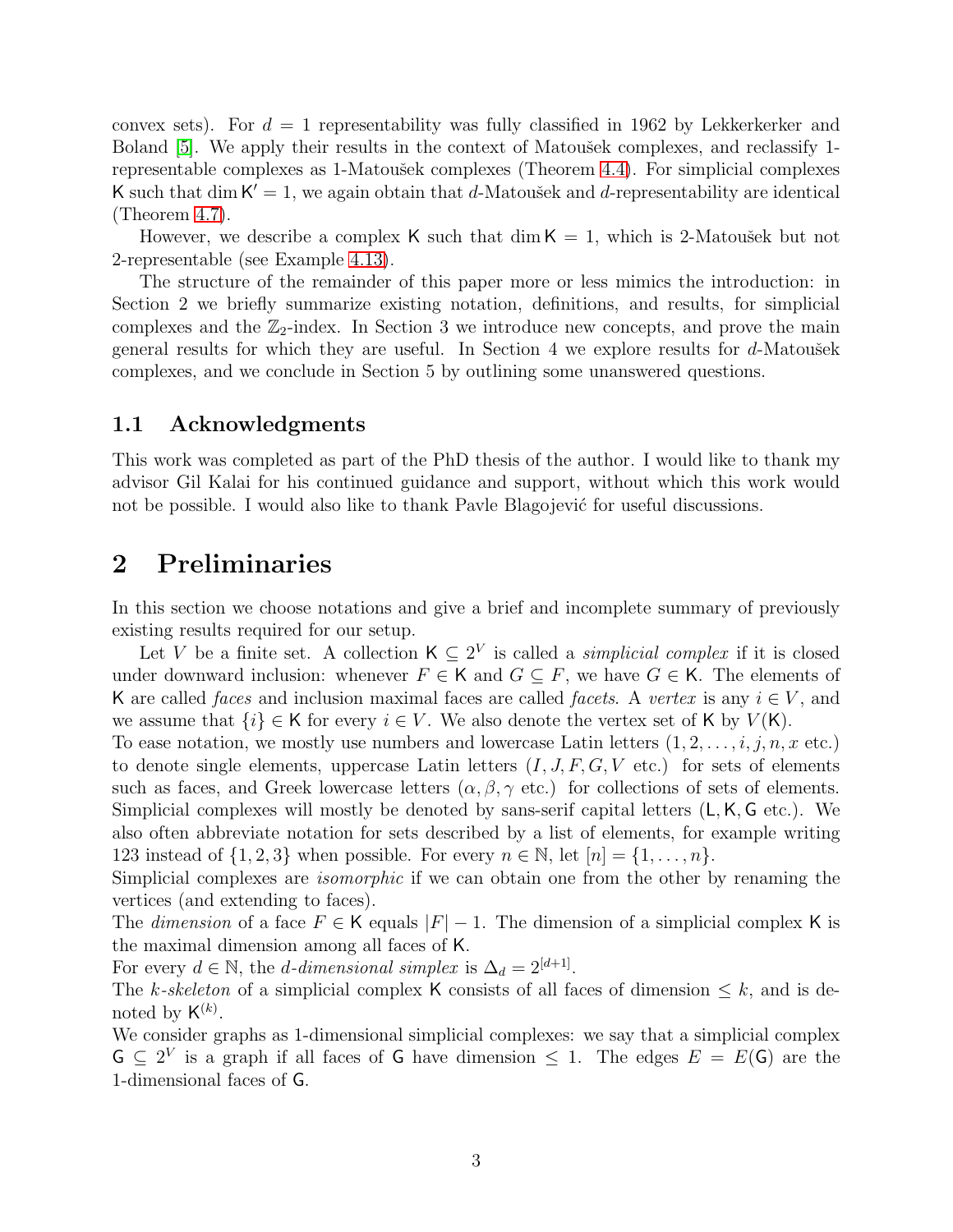A simplicial complex  $\mathsf{K} \subseteq 2^V$  is *d-representable*, if there exist sets  $\{C_i\}_{i \in V}$ , such that each  $C_i \subseteq \mathbb{R}^d$  is convex, and

$$
\mathsf{K} = \left\{ I \subseteq V \ : \ \bigcap_{i \in I} C_i \neq \emptyset \right\}.
$$

Let  ${e_v}_{v \in V}$  denote the standard basis of  $\mathbb{R}^V$ . For every face  $F \in K$ , the (geometric) simplex corresponding to  $F$  is

$$
||F|| = \text{conv}\{e_v : v \in F\}
$$

where conv denotes the convex hull. The geometric realization of K is the topological space

$$
\|\mathbf{K}\|=\bigcup_{F\in\mathbf{K}}\|F\|.
$$

For a point  $x \in ||K||$ , the support of x, denoted supp(x), is the minimal face  $F \in K$  such that  $x \in ||F||$ .

For any simplicial complex K, the *barycentric subdivision* of K is a new simplicial complex denoted by sd(K). The vertices of sd(K) are  $K \setminus \emptyset$  (non-empty faces of K), and faces in sd(K) are chains of faces in K. In other words, a collection of faces  $\{F_1, \ldots, F_n\} \subseteq K$  is a face in sd(K), if  $\emptyset \subsetneq F_1 \subsetneq \cdots \subsetneq F_n$ .

It is straightforward to verify that  $||K||$  and  $||sd(K)||$  are canonically homeomorphic, where the homeomorphism  $\| sd(K)\| \to \|K\|$  is defined on vertices by

$$
e_F \ \mapsto \ \frac{1}{|F|} \sum_{i \in F} e_i \ ,
$$

and extending linearly to simplices. We also note the easily verifiable fact:

<span id="page-3-0"></span>**Lemma 2.1.** Let K be a simplicial complex, and let  $x \in ||\mathsf{K}||$  be a point supported by some face  $F \in \mathsf{K}$ . Then the point in  $\|\text{sd}(\mathsf{K})\|$  corresponding to x is supported by  $\{F_1, \ldots, F_n\}$ , where  $\emptyset \subsetneq F_1 \subsetneq \cdots \subsetneq F_n = F$  is a chain of faces in K.

We will use the category of  $\mathbb{Z}_2$ -spaces: the objects (called  $\mathbb{Z}_2$ -spaces) are topological spaces with a continuous  $\mathbb{Z}_2$ -action, and morphisms (called *equivariant maps*) are continuous and commute with the  $\mathbb{Z}_2$ -action. The action of the non-trivial element in  $\mathbb{Z}_2$  on the  $\mathbb{Z}_2$ -space is called the *involution*.

Important  $\mathbb{Z}_2$ -spaces that we use include:

- The *d*-dimensional sphere  $S<sup>d</sup>$  (where *d* is a non-negative integer).
- For any topological space  $X$ , the deleted product of  $X$  is

$$
X_{\Delta}^{2} = \{(x, y) \in X^{2} : x \neq y\}.
$$

• For any simplicial complex K, the deleted product of  $K$  is the topological space:

$$
\|\mathsf{K}^2_\Delta\| = \left\{(x,y) \in \|\mathsf{K}\|^2 : \text{supp}(x) \cap \text{supp}(y) = \emptyset\right\}.
$$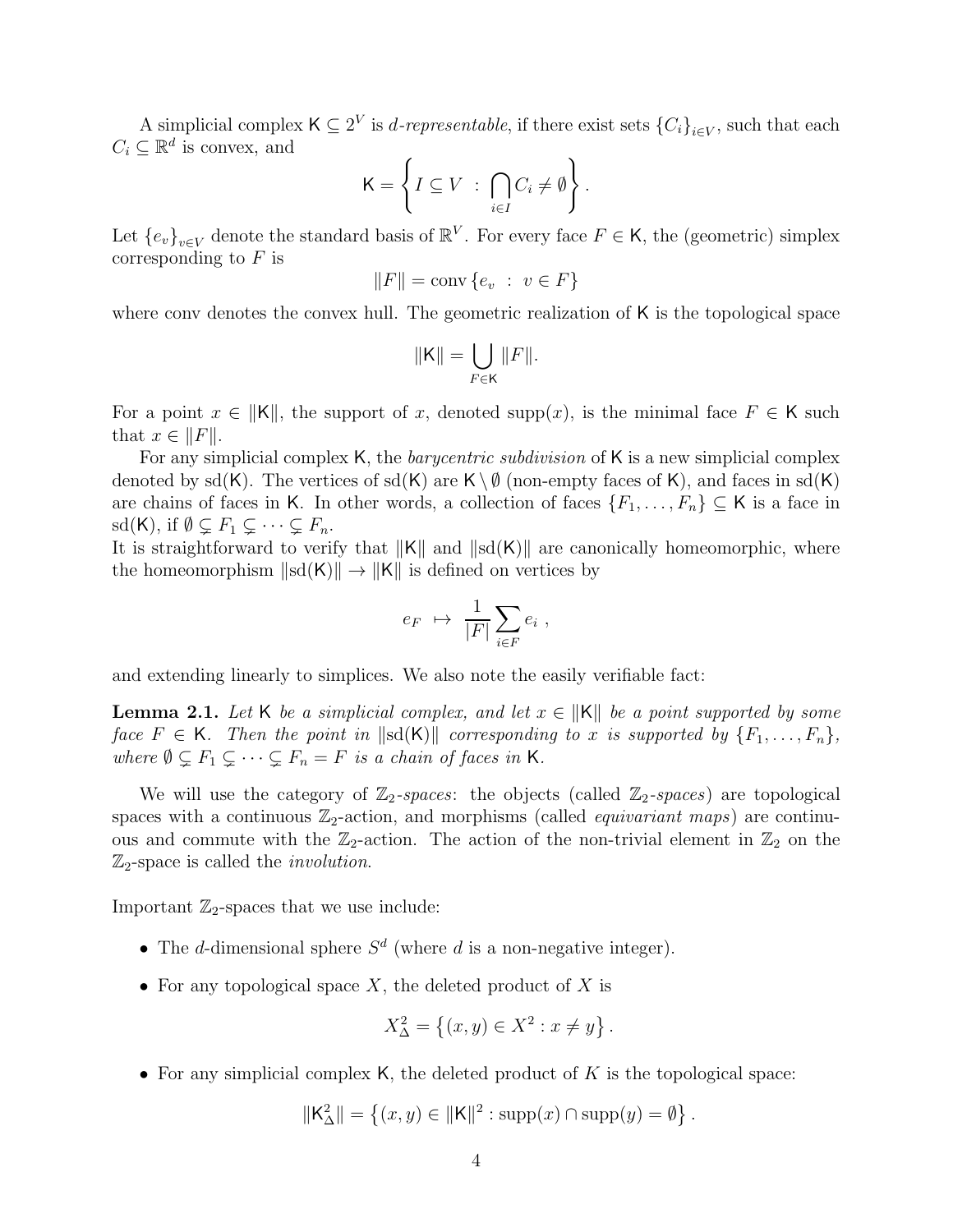The involution on  $S^d$  is the antipodal map  $(x \mapsto -x)$ . For the deleted products (both of a topological space and of a simplicial complex), the involution is the coordinate swap,  $(x, y) \mapsto (y, x)$ . We will often omit repeatedly specifying the involution when it should be clear from the context.

With these definitions, the Borsuk–Ulam theorem from 1933 simply asserts:

**Theorem 2.2** (Borsuk–Ulam). Let  $d \in \mathbb{N}$ . There is no equivariant map  $f : S^d \to S^{d-1}$ .

To use the Borsuk–Ulam theorem in a setting other than spheres, we recall the definition of the  $\mathbb{Z}_2$ -index:

**Definition 2.3** ([\[7\]](#page-19-5), Definition 5.3.1). For any  $\mathbb{Z}_2$ -space A, we define the  $\mathbb{Z}_2$ -index of A as

 $\text{ind}_{\mathbb{Z}_2}(A) = \min\{d \in \{0, 1, 2, \ldots\} \mid \exists \text{ an equivariant } f : A \to S^d\}$ 

This allows us to use spheres as a measure of the 'size' of a  $\mathbb{Z}_2$ -space, by the following immediate observations:

<span id="page-4-0"></span>Proposition 2.4 ([\[7\]](#page-19-5), Proposition 5.3.2).

- 1. If A, B are  $\mathbb{Z}_2$ -spaces and there exists an equivariant  $f : A \rightarrow B$ , we must have  $\text{ind}_{\mathbb{Z}_2}(A) \le \text{ind}_{\mathbb{Z}_2}(B)$  (any equivariant map  $B \to S^d$  can be precomposed with f).
- 2. For every non-negative integer d, we have  $\text{ind}_{\mathbb{Z}_2}(S^d) = d$  (follows from Borsuk–Ulam).

So 'large'  $\mathbb{Z}_2$ -spaces (as measured by the  $\mathbb{Z}_2$ -index) can't be mapped to 'smaller' ones. This gives us a general framework for proving non-embeddability results: suppose we want to show that there is no continuous injective map  $f: X \to Y$ , for some pair of topological spaces X and Y. Consider the deleted products  $X^2_{\Delta}$  and  $Y^2_{\Delta}$  (the former is often called the configuration space, and the latter is the target space of the problem). If an injective continuous map  $f: X \to Y$  exists, we may apply f to each coordinate of the points in  $X^2_{\Delta}$ , to obtain a map  $X^2_{\Delta} \to Y^2_{\Delta}$ , which is clearly equivariant (an equivariant map  $X^2_{\Delta} \to Y^2_{\Delta}$  is called a test map). Therefore if we prove that  $\text{ind}_{\mathbb{Z}_2}(X^2) > \text{ind}_{\mathbb{Z}_2}(Y^2)$ , no test map exists, and any continuous  $f: X \to Y$  must not be injective.

We note our choice to work with deleted products of simplicial complexes in this paper, rather than deleted joins. It is true that deleted joins have the advantage of being simplicial complexes themselves, and are often easier to work with (consider for example the deleted join and deleted product of  $K_5$ ). However, the deleted product has the advantage of having dimension lower by 1 than its deleted join counterpart, resulting in a proof of Theorem [4.4](#page-12-0) which is easier to visualize.

## 3 Main setup and results

### 3.1 Dual complexes and faithful maps

Our first goal is to define faithful maps, and prove that they are closely related to repre-sentability. Recall Definition [1.1:](#page-1-0) for every simplicial complex K we let  $m<sub>K</sub>$  denote the facets of K, and defined the dual of K as the nerve of  $m<sub>K</sub>$ , denoted K'. We now specify some faces in  $K'$ :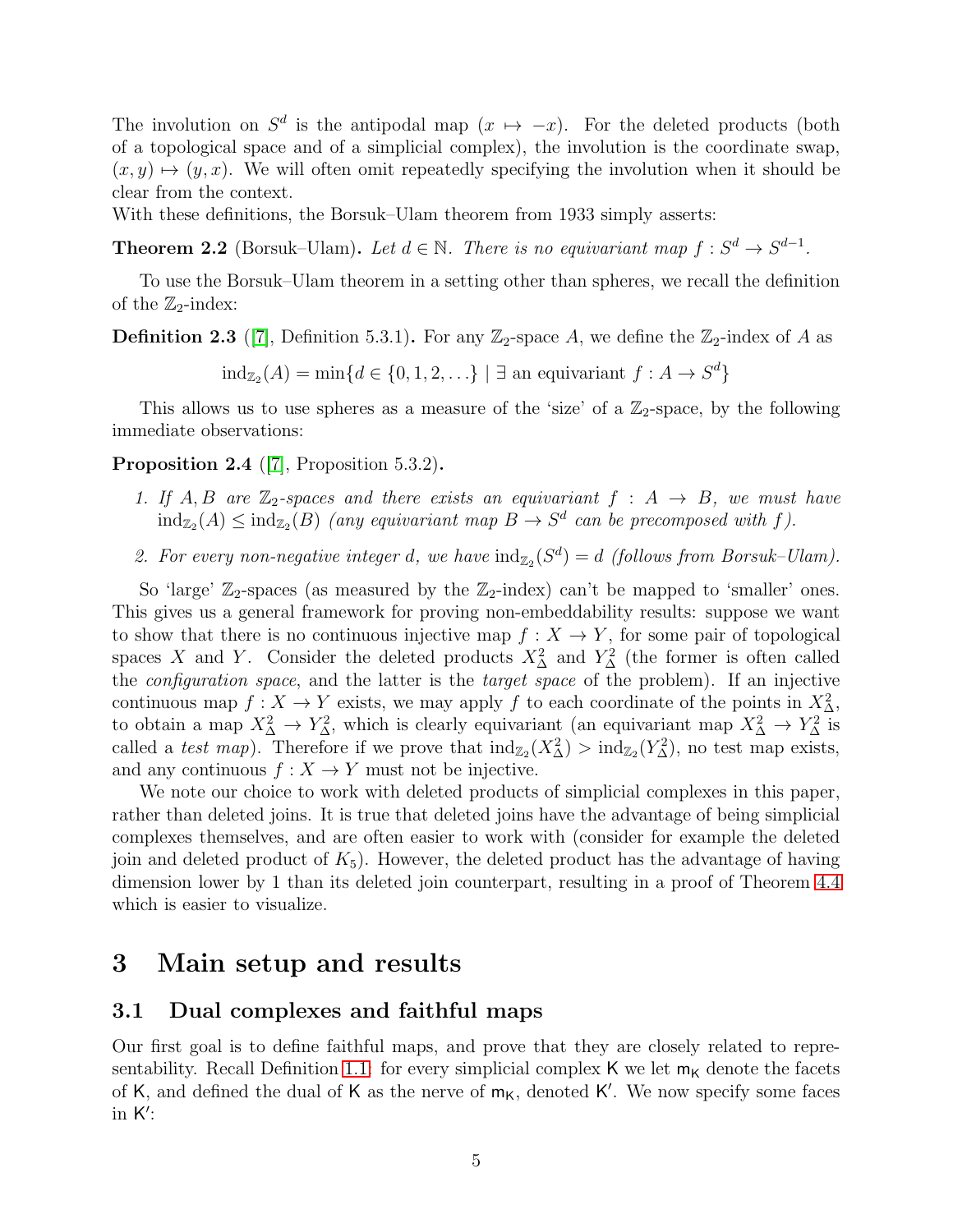**Definition 3.1.** Let K be a simplicial complex. If i is a vertex of K, let  $\gamma_i$  denote the set of K-facets containing  $i$ :

$$
\gamma_i = \{ J \in \mathsf{m}_{\mathsf{K}} : i \in J \}.
$$

If  $F$  is a face of  $K$ , we define:

$$
\gamma_F = \{ J \in \mathsf{m}_\mathsf{K} : F \subseteq J \} \, .
$$

Note that  $\gamma_F$  and  $\gamma_i$  are always faces of K'. Every facet of K' is of the form  $\gamma_j$  for some vertex j.

The motivation behind the dual complex  $K'$  is to create the simplest collection of convex sets with K as their nerve. Clearly K is the nerve of the collection  $\{\gamma_i\}_{i\in V}$ , so the images of  $\{\|\gamma_i\|\}_{i\in V}$  under any map from  $\|K'\|$  which doesn't introduce additional intersections among the images of these simplices, will still have  $K$  as the nerve. We call such a map  $faithful$ :

**Definition 3.2.** Let  $K \subseteq 2^V$  be a simplicial complex. A *faithful* map (for K), is a continuous  $f: ||\mathsf{K}'|| \to \mathbb{R}^d$ , such that for every  $I \subseteq V$  which satisfies

$$
\bigcap_{i\in I} f\left(\left\|\gamma_i\right\|\right)\neq \emptyset,
$$

we have  $I \in \mathsf{K}$  (equivalently  $\bigcap_{i \in I} \gamma_i \neq \emptyset$ ).

<span id="page-5-0"></span>**Theorem 3.3.** Let  $K$  be a simplicial complex. Then  $K$  is d-representable if and only if there exists a map  $f: ||\mathsf{K}'|| \to \mathbb{R}^d$  which is linear and faithful.

*Proof.* W.l.o.g. assume  $K \subseteq 2^{[n]}$  (we may label the vertices of K as  $\{1, \ldots, n\}$ ). If  $f : ||K|| \rightarrow$  $\mathbb{R}^d$  is an linear and faithful map, for every  $i \in [n]$  let

$$
C_i = f\left(\left\|\gamma_i\right\|\right).
$$

The sets  $C_1, \ldots, C_n \subseteq \mathbb{R}^d$  are convex because f is linear, and we claim that K is their nerve. Indeed, every face  $I \in \mathsf{K}$  is a subset of some facet  $J \in \mathsf{m}_{\mathsf{K}}$ . Thus for every  $i \in I$  we have  $J \in \gamma_i$ , so  $\bigcap_{i \in I} ||\gamma_i|| \neq \emptyset$  and therefore  $\bigcap_{i \in I} C_i \neq \emptyset$  as well. If  $I \notin \mathsf{K}$  then  $\bigcap_{i \in I} C_i = \emptyset$  due to f being faithful.

Conversely, suppose that K is the nerve of the convex sets  $C_1, \ldots, C_n \subseteq \mathbb{R}^d$ . For every facet  $J \in \mathsf{m}_{\mathsf{K}}$ , choose some point  $p_J \in \bigcap_{i \in J} C_i$  (this intersection is non-empty as  $J$  is in the nerve). Construct  $f: ||K'|| \to \mathbb{R}^d$  by taking  $e_J \mapsto p_J$  and extending linearly. To prove that f is faithful note that for every  $i \in [n]$  we have

$$
f(||\gamma_i||) = \text{conv}\{p_J : J \in \gamma_i\} \subseteq C_i.
$$

So whenever  $I \subseteq [n]$  and  $\bigcap_{i \in I} f(\|\gamma_i\|)$  is non-empty, the intersection  $\bigcap_{i \in I} C_i$  is also non-empty, thus  $I \in \mathsf{K}$ .  $\Box$ 

An example illustrating the proof is given in Figure [1](#page-6-0) below: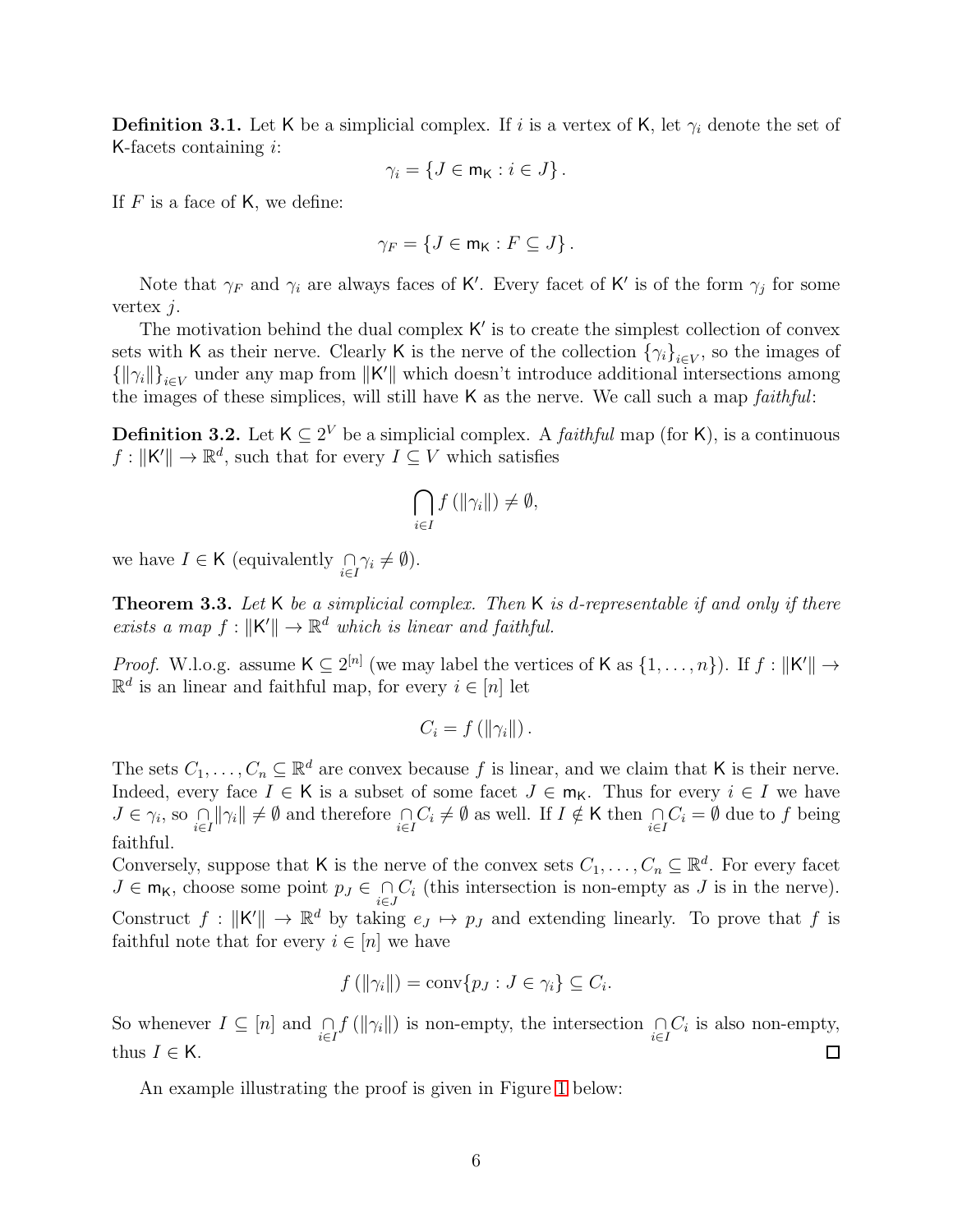

From left to right, we have a simplicial complex K, seven convex sets in the plane which have K as the nerve, and the image of  $||K'||$  under a linear faithful map within the original convex sets.

It is also worth noting that  $||K||$  and  $||K'||$  are homotopy equivalent (due to the nerve theorem, see e.g. [\[7,](#page-19-5) Theorem 4.4.4]). While we don't need the to prove this equivalence, we will prove the following:

<span id="page-6-2"></span>**Lemma 3.4.** Let K be a simplicial complex. There exists a map  $\iota_K : ||K|| \to ||K'||$ , such that for every  $x \in ||\mathsf{K}||$ , we have

<span id="page-6-0"></span>
$$
\mathrm{supp}(x) \subseteq \bigcap \mathrm{supp}\left(\iota_{\mathsf{K}}(x)\right).
$$

*Proof.* Using the canonical homeomorphism between  $||K||$  and  $||sd(K)||$ , we may in fact define a linear map  $g: ||sd(K)|| \to ||K'||$ . For every  $\emptyset \neq F \in K$ , let  $g(e_F) \in ||K'||$  be some point with  $\text{supp}(g(e_F)) = \gamma_F$  (we can choose  $g(e_F)$  to be the center of the simplex  $\|\gamma_F\|$ ). This indeed extends to a linear  $g: ||sd(K)|| \to ||K'||:$  if  $x \in ||sd(K)||$  is supported by  $\{F_1, \ldots, F_n\}$  such that  $\emptyset \subsetneq F_1 \subsetneq \cdots \subsetneq F_n$ , we have  $\gamma_{F_n} \subsetneq \cdots \subsetneq \gamma_{F_1}$ , therefore  $g(x)$  is well defined in  $||K'||$ , and

<span id="page-6-1"></span>
$$
supp (g(x)) \subseteq \gamma_{F_1}.
$$
\n
$$
(3.1)
$$

By Lemma [2.1,](#page-3-0) if  $x \in ||K||$  is supported by  $F \in K$ , then the corresponding point in  $||\text{sd}(K)||$ is supported by some  $\{F_1, \ldots, F_n\}$ , where  $\emptyset \subsetneq F_1 \subsetneq \cdots \subsetneq F_n = F$ . So [\(3.1\)](#page-6-1) becomes

$$
\mathrm{supp}\left(\iota_{\mathsf{K}}(x)\right) \subseteq \gamma_{F_1}
$$

and therefore

$$
supp(x) = F_n \subseteq \bigcap \gamma_{F_n} \subseteq \ldots \subseteq \bigcap \gamma_{F_1} \subseteq \bigcap supp (\iota_K(x)).
$$

 $\Box$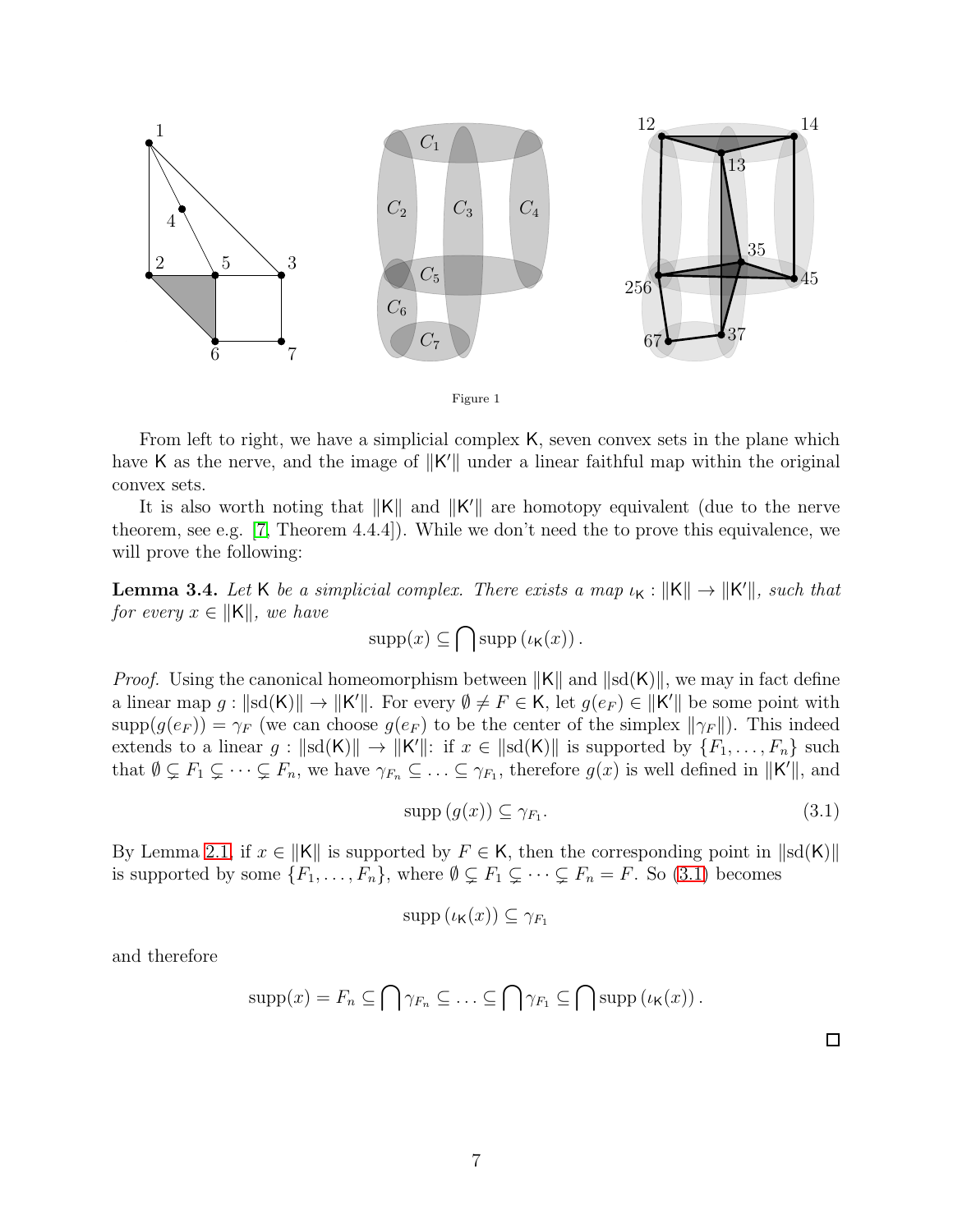### 3.2 Configuration spaces and  $d$ -Matoušek complexes

Recall Definitions [1.2](#page-1-1)[-1.3:](#page-1-2) given a simplicial complex K, we let

$$
\widehat{\mathsf{K}} = \left\{(x,y) \in \|\mathsf{K}'\|^2 \; : \; \left(\bigcap \; \mathrm{supp}(x)\right) \cup \left(\bigcap \; \mathrm{supp}(y)\right) \notin \mathsf{K}\right\},
$$

and say that K is d-Matoušek if there exists a continuous map  $f : \hat{K} \to S^{d-1}$  which is equivariant (that is,  $f(y,x) = -f(x,y)$  for every  $(x, y) \in \widehat{K}$ ). Equivalently,  $\text{ind}_{Z_2}(\widehat{K}) \leq d-1$ , where the involution on  $\widehat{K}$  is  $(x, y) \mapsto (y, x)$ . We now prove that  $\widehat{K}$  is the configuration space consisting of pairs that can't be identified under a faithful map:

<span id="page-7-1"></span>**Lemma 3.5.** Let K be a simplicial complex, and suppose that  $f : ||K|| \to \mathbb{R}^d$  has  $f(x) = f(y)$ for some  $(x, y) \in \widehat{K}$ . Then f is not faithful.

*Proof.* Let  $F = \bigcap \text{supp}(x)$  and  $G = \bigcap \text{supp}(y)$ . Note that  $i \in F$  implies  $\text{supp}(x) \subseteq \gamma_i$  (for every  $i \in V(K)$ ). Therefore supp $(x) \subseteq \bigcap_{i \in F} \gamma_i$  and similarly supp $(y) \subseteq \bigcap_{j \in G} \gamma_j$ . We now deduce

$$
\emptyset \neq f \left( \|\mathrm{supp}(x)\| \right) \cap f \left( \|\mathrm{supp}(y)\| \right) \subseteq f \left( \bigcap_{i \in F} \|\gamma_i\| \right) \cap f \left( \bigcap_{j \in G} \|\gamma_j\| \right) \subseteq \bigcap_{v \in F \cup G} f \left( \|\gamma_v\| \right),
$$

but  $(x, y) \in \widehat{K}$  implies  $(∩ \text{supp}(x)) ∪ (∩ \text{supp}(y)) = F ∪ G \notin K$ , so f is not faithful.

□

This implies that whenever a faithful map  $||K'|| \rightarrow \mathbb{R}^d$  exists (and in particular if K is  $d$ -representable), K is  $d$ -Matoušek:

<span id="page-7-2"></span>**Proposition 3.6.** Let  $d \in \mathbb{N}$ , and let K be a simplicial complex such that there exists a faithful map  $\Vert \mathsf{K}' \Vert \to \mathbb{R}^d$ . Then **K** is d-Matoušek.

*Proof.* If  $f: ||K'|| \to \mathbb{R}^d$  is faithful, define  $\widehat{f}: \widehat{K} \to S^{d-1}$ , by

$$
\widehat{f}(x,y) = \frac{f(x) - f(y)}{|f(x) - f(y)|}
$$

for every  $(x, y) \in \widehat{K}$  (where  $|\cdot|$  denotes the norm in  $\mathbb{R}^d$ ). We know that  $\widehat{f}$  is well-defined from Lemma [3.5,](#page-7-1) and clearly  $\hat{f}$  is equivariant.  $\Box$ 

Theorem [3.3](#page-5-0) now implies:

<span id="page-7-0"></span>**Proposition 3.7.** For any  $d \in \mathbb{N}$ , every d-representable simplicial complex is d-Matoušek.

<span id="page-7-3"></span>**Remark 3.8.** Note that if K is d-Matoušek, and L is an induced subcomplex, that is  $L =$  $\mathsf{K} \cap 2^W$  for some  $W \subseteq V(\mathsf{K})$ , then L is also d-Matoušek. This is because every maximal face of L is of the form  $W \cap J$ , where  $J \in m_K$  is some maximal face in K. This gives us a map  $m_L \to m_K$ , and it is straightforward to verify that by extending to  $||L'||$  and then applying on each coordinate, we obtain an equivariant  $\hat{L} \rightarrow \hat{K}$ .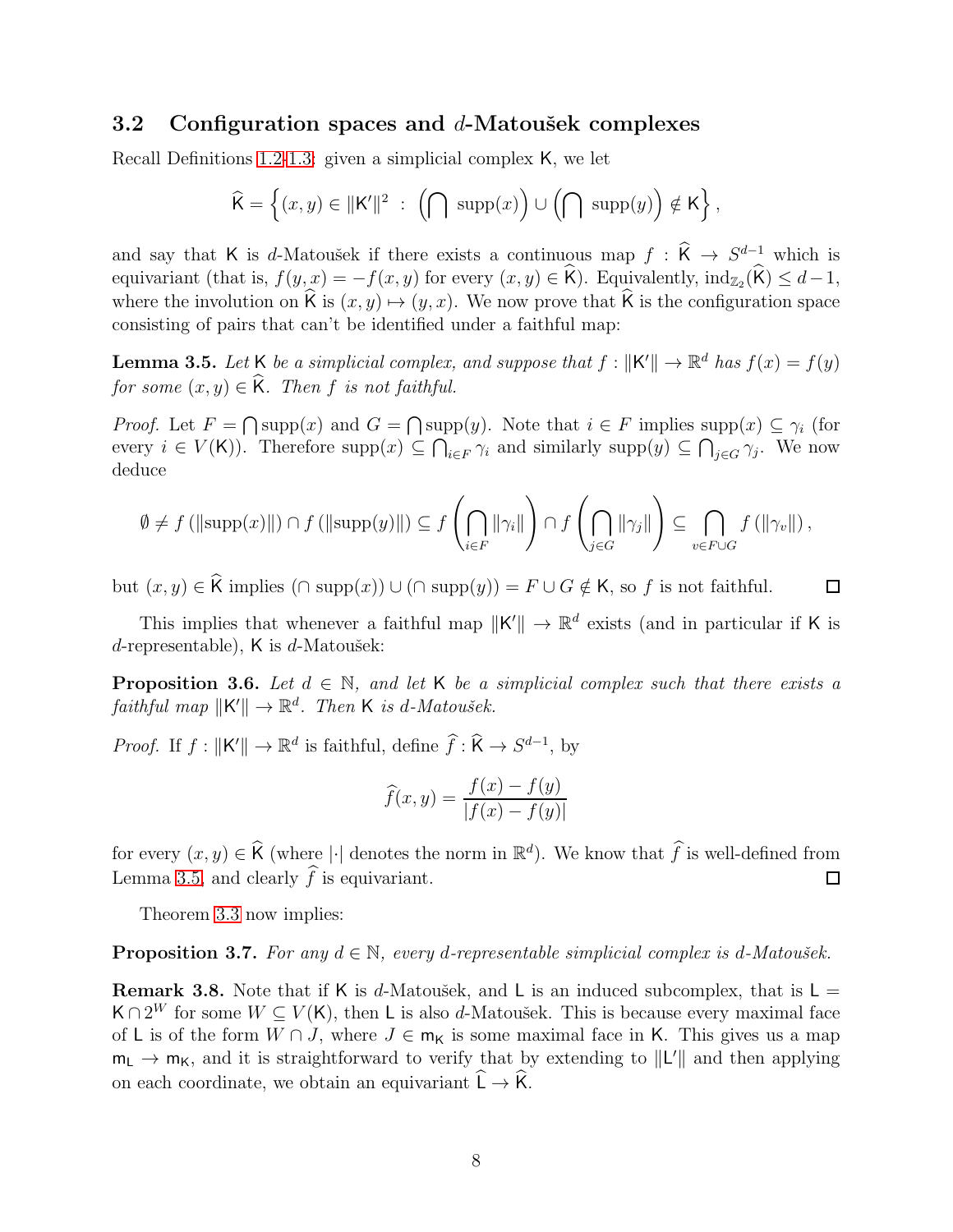### 3.3 Good covers

Note that in Proposition [3.6](#page-7-2) we only required a faithful map  $||K'|| \rightarrow \mathbb{R}^d$ , while K is also d-representable iff there exists a faithful map which is also linear. This implies that the collection of  $d$ -Matoušek complexes includes a larger class of complexes which satisfy some topological generalizations of (convex) representability. Indeed, this holds for every complex which is the nerve of a good covers:

A collection of sets  $U_1, U_2, \ldots, U_n \subseteq \mathbb{R}^d$  is a *good cover*, if every intersection of sets  $\cap_{i \in I} U_i$ is either empty or homeomorphic to an open d-dimensional ball. As in the convex case, the nerve of these sets is the simplicial complex whose faces are sets  $I \subseteq [n]$  for which  $\bigcap_{i \in I} U_i \neq \emptyset$ .

<span id="page-8-1"></span>**Lemma 3.9.** Let K the nerve of a good cover in  $\mathbb{R}^d$ . Then there exists a faithful map  $f: \|K'\| \to \mathbb{R}^d$ .

*Proof.* Let K be the nerve of a good cover  $U_1, \ldots, U_n \subseteq \mathbb{R}^d$ , and we will construct a faithful  $f: \|K'\| \to \mathbb{R}^d$ .

First, choose some  $p_J \in \bigcap_{i \in J} U_i$  for every  $J \in \mathsf{m}_K$ , and let  $f(e_J) = p_J$ . Continue constructing f face by face, inductively on the dimension of the faces n: suppose that f has already been defined on every simplex  $\|\alpha\|$  such that  $\alpha \in K'$  is a face of dimension  $\langle n$ . Furthermore, assume our  $f$  satisfies

<span id="page-8-0"></span>
$$
f(\|\alpha\|) \subseteq \bigcap_{i \in \cap \alpha} U_i
$$
\n(3.2)

for every such  $\alpha$ . Our next task is to extend the domain of f to some simplex  $\|\sigma\|$ , where  $\sigma \in K'$  is a face of dimension  $n > 0$ . We have already defined  $f|_{\alpha}$  for every  $\alpha \subsetneq \sigma$ , and as  $\alpha \subseteq \sigma$  implies  $\cap \sigma \subseteq \cap \alpha$ , we deduce

$$
f(\|\alpha\|) \subseteq \bigcap_{i \in \cap \alpha} U_i \subseteq \bigcap_{i \in \cap \sigma} U_i.
$$

This tells us that  $f(\partial ||\sigma||) \subseteq \bigcap_{i\in\cap\sigma}U_i$ , and since  $\bigcap_{i\in\cap\sigma}U_i$  is contractible, we may extend f to  $\|\sigma\|$  within  $\cap_{i\in\Omega}U_i$  as required.

We finally obtain a map  $f: ||K|| \to \mathbb{R}^d$ , satisfying [\(3.2\)](#page-8-0) for every  $\alpha \in K'$ . In particular,  $f(||\gamma_i||) \subseteq U_i$  for every  $i = 1, 2, \ldots, n$ , and we conclude that f is faithful: if  $I \subseteq [n]$  and  $\cap_{i\in I} f(\|\gamma_i\|) \neq \emptyset$  then also  $\cap_{i\in I} U_i \neq \emptyset$ , thus  $I \in \mathsf{K}$ .  $\Box$ 

<span id="page-8-2"></span>**Corollary 3.10.** Let K be a simplicial complex which is the nerve of a good cover in  $\mathbb{R}^d$ . Then  $K$  is d-Matoušek.

<span id="page-8-3"></span>Remark 3.11. The contractibility of all non-empty intersections is a sufficient condition allowing us to construct a faithful map for the nerve, but it isn't a necessary one. Even in the proof of Lemma [3.9,](#page-8-1) we only needed that  $\cap_{i\in\bigcap\sigma}U_i$  is contractible for faces  $\sigma\in\mathsf{K}'$  of dimension  $n > 0$ . If  $\mathsf{K} \subseteq 2^V$  is the nerve of a collection  $\{U_i\}_{i \in V}$  in  $\mathbb{R}^d$ , such that  $\bigcap_{i \in F} U_i$  is contractible for every non-maximal face  $F \in K$ , the Lemma still applies with the same proof.

The converse of Lemma [3.9](#page-8-1) (and of Corollary [3.10\)](#page-8-2) doesn't hold, as shown in Example [4.13.](#page-16-0)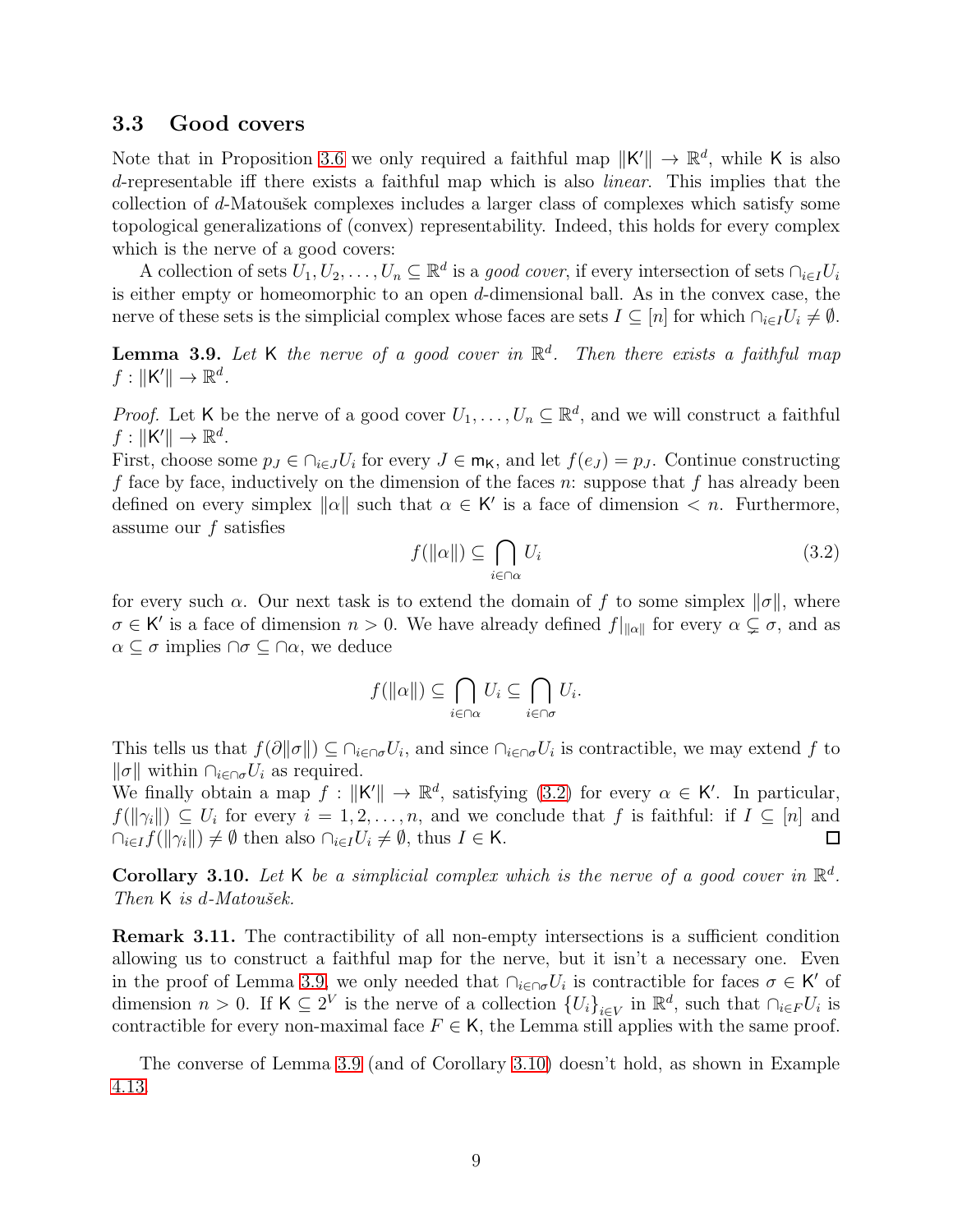## 3.4 Proving and disproving  $d$ -representability

As Theorem [3.3](#page-5-0) implies, there is a close connection between d-representability of K and our ability to linearly embed (or "approximately" embed)  $\mathsf{K}'$  in  $\mathbb{R}^d$ . Indeed, we have

<span id="page-9-0"></span>Theorem 3.12. Let K be a simplicial complex, such that there exists a continuous injective map  $f: ||\mathsf{K}'|| \to \mathbb{R}^d$ . Then K is the nerve of a good cover in  $\mathbb{R}^d$ . If f is also linear, K is d-representable. In particular, every  $\mathsf K$  is  $(2\dim \mathsf K'+1)$ -representable.

*Proof.* If f is injective, for every collection  $\alpha_1, \ldots, \alpha_n \in \mathsf{K}'$  we have

$$
\bigcap_{i=1}^n f\left(\|\alpha_i\|\right) = f\left(\bigcap_{i=1}^n \|\alpha_i\|\right).
$$

This clearly implies that  $f$  is faithful, so the linear case follows from Theorem [3.3.](#page-5-0) Furthermore, every intersection among the sets  $\{f(||\gamma_i||)\}_{i\in V(K)}$  is either empty or homeomorphic to a closed ball of dimension  $\leq d$ . For some sufficiently small  $\varepsilon > 0$ , we may replace the sets  $\{f(||\gamma_i||)\}_{i\in V(K)}$  with an  $\varepsilon$ -neighborhood of them without introducing new intersections, thus obtaining our required good cover.

We conclude by proving that whenever L is a simplicial complex and  $d = 2 \dim L + 1$ , there exists a linear injective map  $f: ||\mathsf{L}|| \to \mathbb{R}^d$ . Indeed, every linear f taking the vertices of L to points in general position will suffice (for instance, we may map the vertices of L to distinct points on the moment curve,  $\{(t, t^2, \ldots, t^d) : t \in \mathbb{R}\}\)$ , see [\[7,](#page-19-5) Theorem 1.6.1].  $\Box$ 

Of course the converse doesn't hold - some faithful maps are not injective (see Figure [1\)](#page-6-0). It is therefore insufficient (in the general case) to prove that  $||K'||$  doesn't embed in  $\mathbb{R}^d$ , if our goal is to prove that  $K$  is not *d*-representable. We can however prove:

<span id="page-9-1"></span>**Theorem 3.13.** Let  $L$  be a simplicial complex with the property: for every continuous  $\|\mathsf{L}\| \to \mathbb{R}^d$  there exist in L two disjoint faces whose images in  $\mathbb{R}^d$  intersect.

Let K be a simplicial complex, and suppose that there exists a continuous  $\varphi : ||L|| \to ||K'||$ , which extends to  $\Vert L^2_{\Delta} \Vert \to \widehat{K}$  (by applying  $\varphi$  on each coordinate). Then K is not d-representable (and in fact not even the nerve of a good cover in  $\mathbb{R}^d$ ).

Proof. Assume by contradiction that K is d-representable or the nerve of a good cover. In particular there exists a faithful  $f: \|K\| \to \mathbb{R}^d$  (by Theorem [3.3](#page-5-0) or Lemma [3.9\)](#page-8-1). Of course  $f \circ \varphi : ||L|| \to \mathbb{R}^d$  is continuous, so there exist  $a, b \in ||L||$  supported by disjoint faces, such that  $f(\varphi(a)) = f(\varphi(b))$ . But now  $(a, b) \in ||\mathsf{L}_{\Delta}^{2}||$ , implying  $(\varphi(a), \varphi(b)) \in \widehat{\mathsf{K}}$  and contradicting Lemma [3.5.](#page-7-1)

Remark 3.14. Theorem [3.13](#page-9-1) is applicable in a wide variety of cases. In some cases, K is precisely the deleted product of  $L = K'$ , so  $\varphi$  is just the identity map (for example when K' is a graph, see Theorem [4.7\)](#page-14-0). In Lemma [3.15](#page-10-0) we prove that every L has some K for which the theorem applies, so every such non-embeddability result translates to a non-representability result for some K.

In another example due to Tancer [\[10\]](#page-19-3), L is the d-skeleton of the  $(2d + 2)$ -dimensional simplex, and K is the barycentric subdivision of L. The Van Kampen-Flores Theorem states that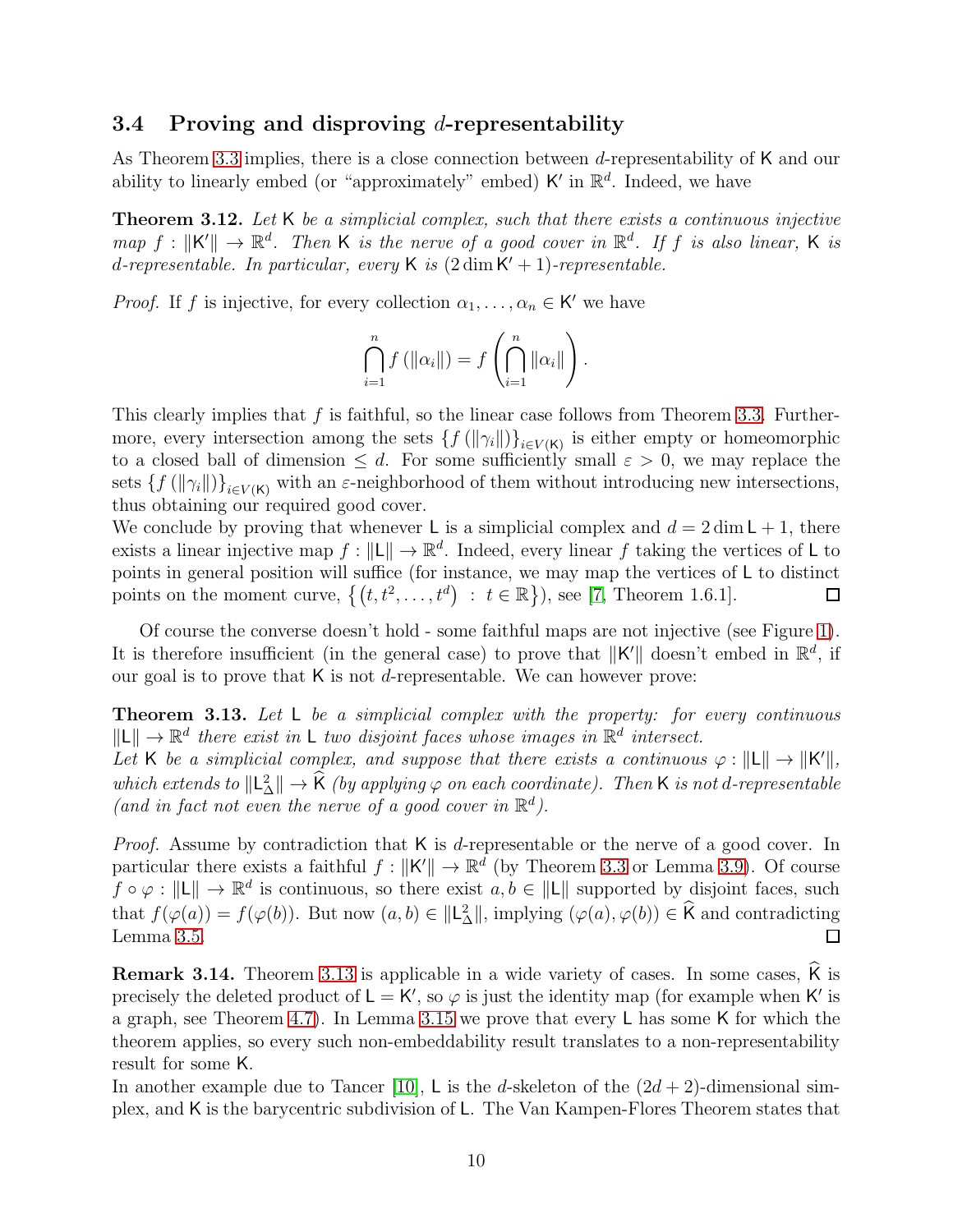any continuous  $\Vert L \Vert \to \mathbb{R}^{2d}$  has some two disjoint L-faces whose images intersect. Tancer's proof that K is not 2d-representable is essentially equivalent to an application of Theorem [3.13](#page-9-1) with an implicit construction of  $\varphi : ||L|| \to ||K'||$ .

We now want to show that the value  $(2 \dim K' + 1)$  in Theorem [3.12](#page-9-0) is the best possible, in other words there exist complexes  $\mathsf K$  such that  $\mathsf K'$  has dimension d but  $\mathsf K$  is not  $2d$ representable. We know (from Van Kampen-Flores) of a suitable L, so to apply Theorem [3.13](#page-9-1) we prove:

<span id="page-10-0"></span>**Lemma 3.15.** Let L be a simplicial complex. Then there exists a simplicial complex K and an isomorphism  $\varphi : L \to K'$ , which extends (by applying  $\varphi$  on each coordinate) to an equivariant  $\Vert L_{\Delta}^{2} \Vert \rightarrow \widehat{K}$ .

*Proof.* Assume that  $V(L) = [n]$ . Let K be the nerve of L. Explicitly,

$$
\mathsf{K}=\left\{\alpha\subseteq\mathsf{L}\;:\;\bigcap\alpha\neq\emptyset\right\}.
$$

For every  $i \in [n]$  denote

 $\gamma_i = \{F \in \mathsf{L} : i \in F\},\$ 

and for every  $I \subseteq [n]$  denote

$$
\mathcal{C}_I = \{ \gamma_i \; : \; i \in I \} \, .
$$

Clearly  $m_K = \{\gamma_1, \ldots, \gamma_n\}$ . Our isomorphism is obtained by applying  $i \mapsto \gamma_i$  to map the vertices. To prove that this induces an isomorphism  $\mathsf{L} \to \mathsf{K}'$ , we must show that every  $I \subseteq [n]$ has  $I \in L$  if and only if  $C_I \in K'$ .

Indeed, if  $I \in \mathsf{L}$  then  $I \in \gamma_i$  for every  $i \in I$ , thus  $\bigcap_{i \in I} \gamma_i \neq \emptyset$  proving  $\mathcal{C}_I \in \mathsf{K}'$ . On the other hand, if  $C_I \in K'$  then  $\cap C_I \neq \emptyset$ , so let  $F \in \bigcap_{i \in I} \gamma_i$ . In particular  $F \in L$ . Furthermore,  $F \in \gamma_i$  implies  $i \in F$ , and this holds for every  $i \in I$ , proving  $I \subseteq F$  and therefore  $I \in L$ .

We prove the remaining claim on the configuration spaces by showing that for any  $F, G \in$ L, we have

$$
F \cap G \neq \emptyset \iff (\bigcap \mathcal{C}_F) \cup (\bigcap \mathcal{C}_G) \in \mathsf{K}.
$$

Suppose that  $x \in F \cap G$ . Then  $\bigcap \mathcal{C}_F = \bigcap_{i \in F} \gamma_i \subseteq \gamma_x$ , and similarly  $\bigcap \mathcal{C}_G \subseteq \gamma_x$ , thus  $(\bigcap C_F) \cup (\bigcap C_G) \subseteq \gamma_x \in \mathsf{K}$ . On the other hand, suppose that  $\alpha := (\bigcap C_F) \cup (\bigcap C_G) \in \mathsf{K}$ . For every  $i \in F$  we have  $F \in \gamma_i$ , thus  $F \in (\bigcap \mathcal{C}_F)$  and  $F \in \alpha$ . Similarly  $G \in \alpha$ . Note that  $\alpha \in \mathsf{K}$ implies  $\bigcap \alpha \neq \emptyset$ , and we deduce  $\emptyset \neq \bigcap \alpha \subseteq F \cap G$ .  $\Box$ 

**Corollary 3.16.** For every  $d \in \mathbb{N}$ , there exist simplicial complexes K such that dim  $K' = d$ , and K is not 2d-representable.

*Proof.* Let L be the d-skeleton of the  $(2d + 2)$ -dimensional simplex, and apply Lemma [3.15](#page-10-0) on L to obtain a simplicial complex K and corresponding  $\varphi : ||L|| \to ||K'||$ . The Van Kampen-Flores Theorem (see [\[7,](#page-19-5) Theorem 5.1.1]) states that any continuous  $\Vert L \Vert \to \mathbb{R}^{2d}$  has some two disjoint L-faces whose images intersect. We deduce from Theorem [3.13](#page-9-1) that K is not 2d-representable.  $\Box$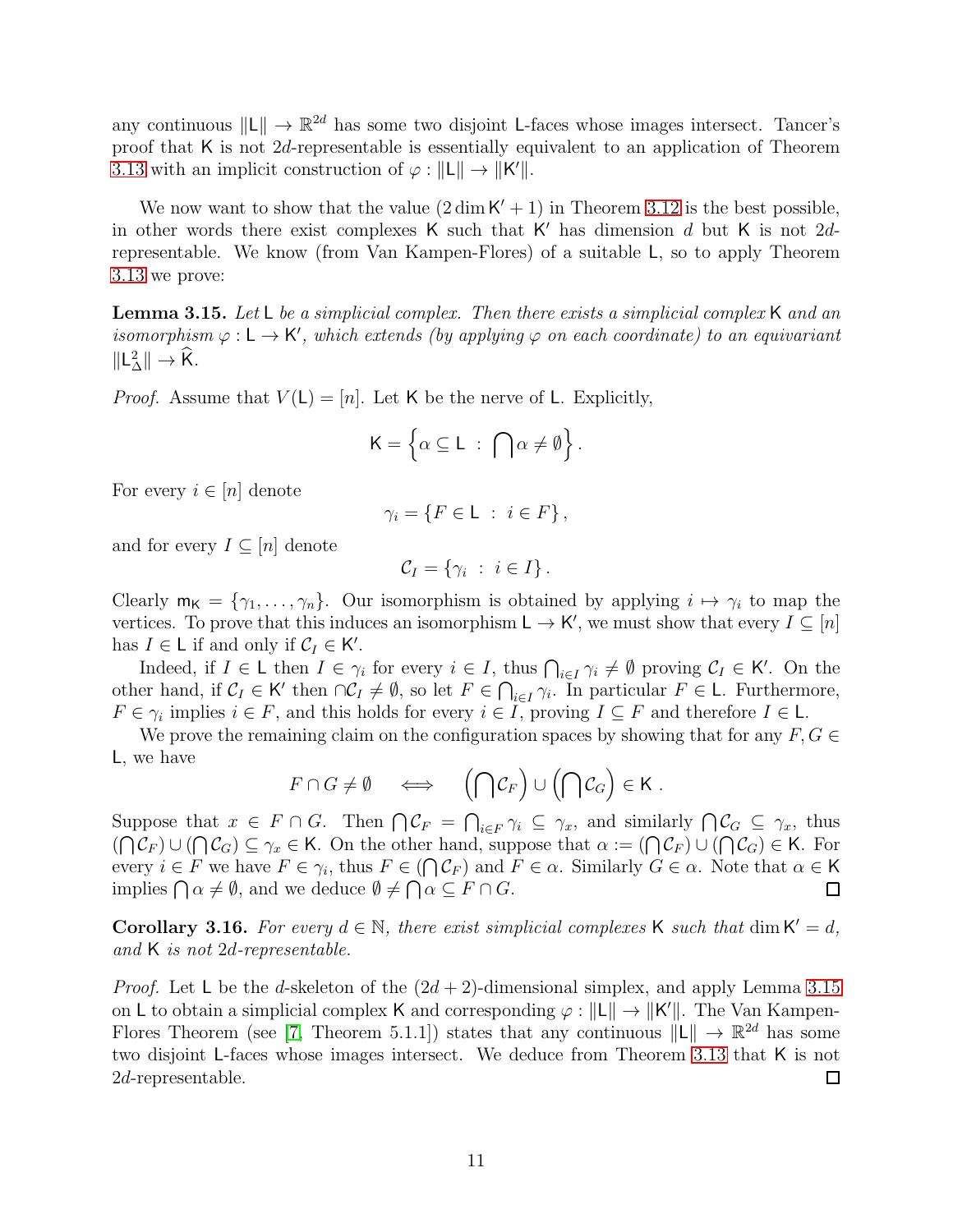## 4 Results on d-Matoušek complexes

We now turn our attention to the d-Matoušek property, and begin to explore some cases where it fully captures *d*-representability, and others where it fails to do so.

In the classification of 1-representable complexes, Lekkerkerker and Boland [\[5\]](#page-19-6) introduced the notion of asteroidal triples in graphs, and proved that 1-skeletons of a 1-representable complexes are precisely graphs which have no asteroidal triple and no induced cycle of length  $\geq$  4. Before proving that every 1-representable complex is 1-Matousek, we extend the notion of an asteroidal triple.

## 4.1 Asteroidal maps

Recall that  $\Delta_{d+1}^{(d)}$  denotes the d-dimensional skeleton of a  $(d+1)$ -dimensional simplex.

**Definition 4.1.** Let K be a simplicial complex, and let  $d \in \mathbb{N}$ . A *d-asteroidal* map into K is a continuous  $f: \|\Delta_{d+1}^{(d)}\| \to \|K\|$ , such that for every  $x, y \in \|\Delta_{d+1}^{(d)}\|$  with  $\text{supp}(x) \cap \text{supp}(y) = \emptyset$ , we have

$$
supp(f(x)) \cup supp(f(y)) \notin K.
$$

To see how this generalizes the notion of asteroidal triples (when  $d = 1$ ), note that any 3 vertices form an asteroidal triple (as defined in [\[5\]](#page-19-6)) if they are the image of the 3 vertices of  $\Delta_2^{(1)}$  under a 1-asteroidal map. By allowing the vertices of  $\Delta_2^{(1)}$  to be mapped to general points in  $||K||$  (not necessarily vertices), we find that a 1-asteroidal map into K exists whenever K is not 1-representable.

Additionally, we obtain a d-dimensional analogue of asteroidal triples, and a property which implies that a complex is not d-representable: we can define  $d+2$  points in  $||K||$  to be in asteroidal position if they are the image of the vertices of  $\Delta_{d+1}^{(d)}$  under a d-asteroidal map. We now prove that any complex with  $d + 2$  points in asteroidal position is not d-Matoušek (and therefore by Proposition [3.7](#page-7-0) not d-representable):

<span id="page-11-0"></span>**Proposition 4.2.** Let  $f: \|\Delta_{d+1}^{(d)}\| \to \|K\|$  be a d-asteroidal map, for some simplicial complex K and  $d \in \mathbb{N}$ . Then K is not d-Matoušek.

*Proof.* Denote  $L = \Delta_{d+1}^{(d)}$ , and define  $\varphi : \iota_{\mathsf{K}} \circ f : ||\mathsf{L}|| \to ||\mathsf{K}'||$ , where  $\iota_{\mathsf{K}} : ||\mathsf{K}|| \to ||\mathsf{K}'||$  is the map from Lemma [3.4,](#page-6-2) which satisfies  $\text{supp}(z) \subseteq \bigcap \text{supp}(\iota_{\mathsf{K}}(z))$  for every  $z \in ||\mathsf{K}||$ . This implies that for every  $x, y \in ||L||$  with disjoint supports, we have

$$
{\sf K}\not\ni\operatorname{supp}(f(x))\cup\operatorname{supp}(f(y))\subseteq\left(\bigcap\operatorname{supp}(\varphi(x))\right)\cup\left(\bigcap\operatorname{supp}(\varphi(y))\right),
$$

so by applying  $\varphi$  on each coordinate, we obtain an equivariant map  $\Vert L_{\Delta}^{2} \Vert \to \hat{K}$ . Our claim now follows from Proposition [2.4](#page-4-0) and the fact that

$$
\|\mathsf{L}_{\Delta}^2\| = \|(\Delta_{d+1})_{\Delta}^2\| \cong S^d
$$

as a  $\mathbb{Z}_2$ -space.

 $\Box$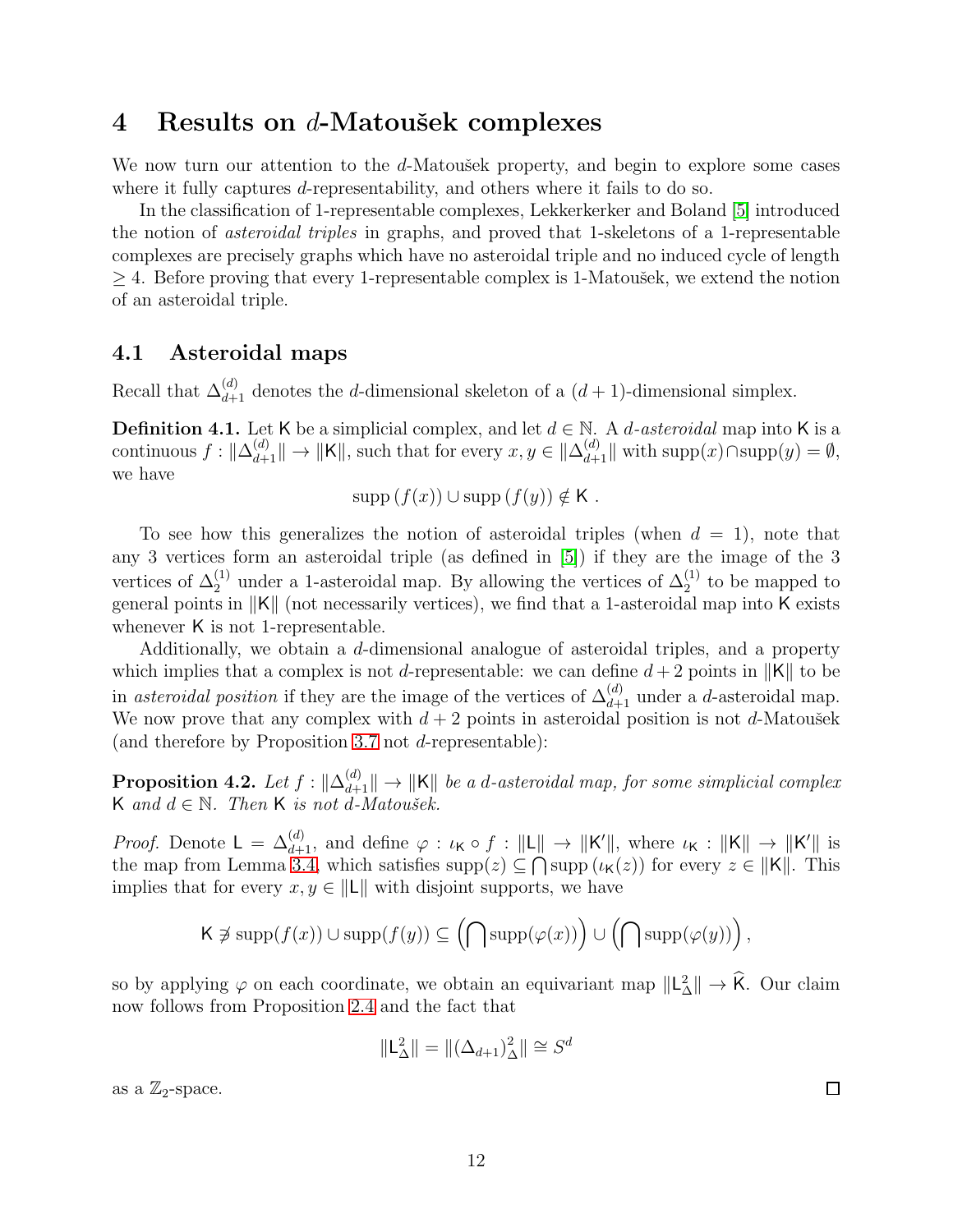Remark 4.3. Note that we may also prove that an asteroidal map into K implies that K is not d-representable by using the more general statement given in Theorem [3.13.](#page-9-1) We have our complex  $L = \Delta_{d+1}^{(d)}$  and a continuous  $\varphi = \iota_{\mathsf{K}} \circ f : ||\mathsf{L}|| \to ||\mathsf{K}'||$ . The fact that every continuous  $\|\mathsf{L}\| \to \mathbb{R}^d$  identifies some pair from disjoint faces is simply the topological version of Radon's theorem [\[2\]](#page-19-7).

#### 4.2 1-representable complexes

In this subsection we prove:

<span id="page-12-0"></span>**Theorem 4.4.** A simplicial complex is 1-representable if and only if it is 1-Matoušek.

This gives us a topological description of 1-representable complexes. To illustrate, consider Figure 2 below:



From left to right: a simplicial complex K which is not 1-representable despite being contractible, the dual complex  $K'$ , and the configuration space  $\hat{K}$ . The equivariant copy of  $S^1$  within  $\widehat{K}$  shows that K is not 1-Matoušek. Our proof implies that this holds in general: for any non 1-representable complex K, we have an equivariant  $S^1 \to \widehat{K}$ .

Note we don't give a new proof of [\[5\]](#page-19-6), but rely on their main result:

<span id="page-12-1"></span>**Theorem 4.5** (Lekkerkerker, Boland). Let  $K \subseteq 2^V$  be a simplicial complex, and let G be the 1-skeleton of K. Then K is 1-representable if and only if the following three conditions are satisfied:

- 1. K is the clique complex of G: whenever  $I \subseteq V$  and  $\{u, v\} \in G$  for all  $u, v \in I$ , we have  $I \in \mathsf{K}$ .
- 2. G has no induced cycle of length  $n \geq 4$ .
- 3. There is no 1-asteroidal map  $\|\Delta_2^{(1)}\| \to \|\mathsf{G}\|$  which maps vertices to vertices.

*Proof.* The necessity of the 1st condition is due to Helly's theorem. The remaining conditions are equivalent to [\[5,](#page-19-6) Theorem 3], noting that any 3 vertices in G form an asteroidal triple (as defined in [\[5\]](#page-19-6)) if they are the image of the 3 vertices of  $\Delta_2^{(1)}$  under some 1-asteroidal map.  $\Box$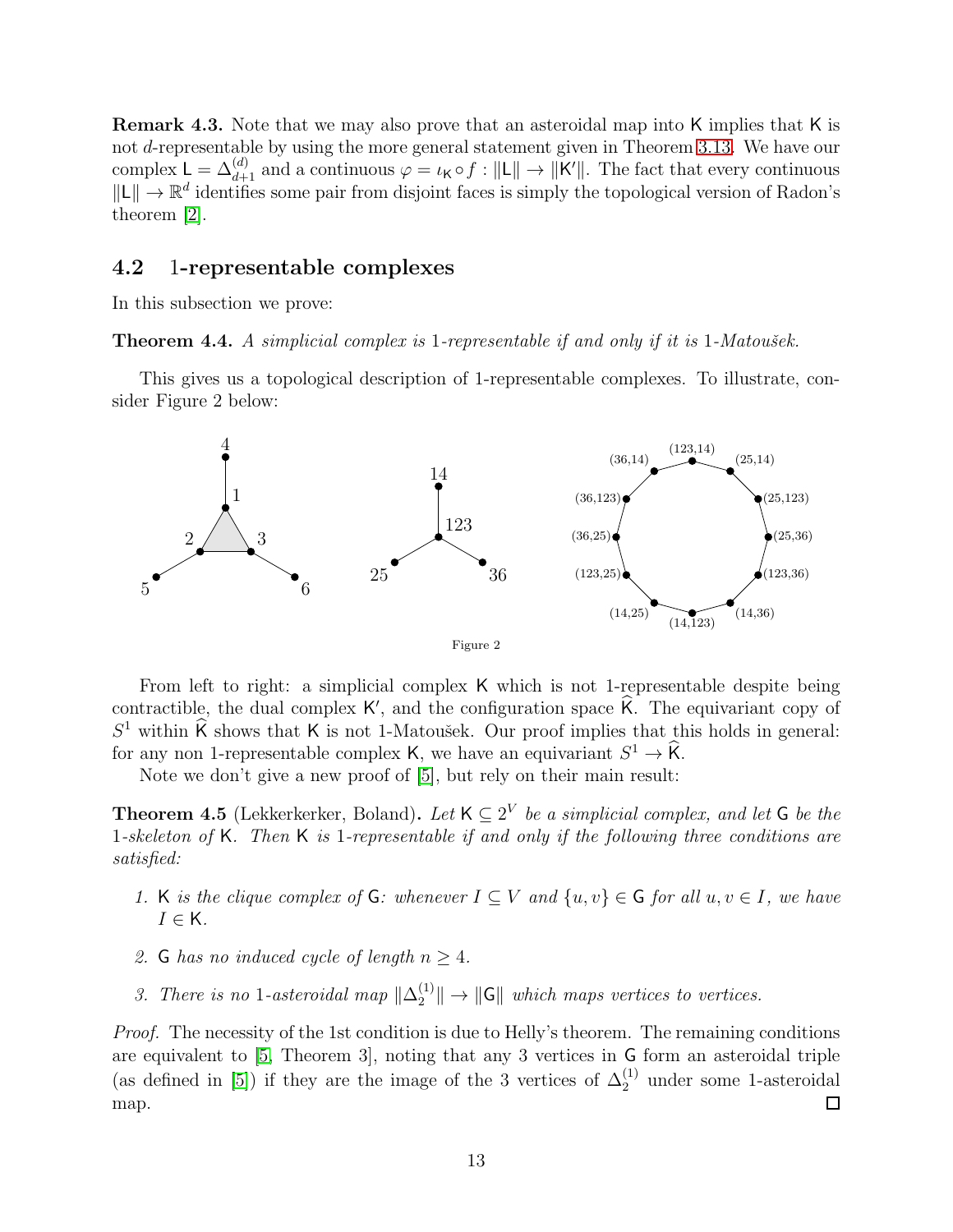Next, we show that the entire theorem can be rephrased in terms of asteroidal maps:

<span id="page-13-0"></span>**Proposition 4.6.** Let  $K \subseteq 2^V$  be a simplicial complex which is not 1-representable. Then there exists a 1-asteroidal map  $\|\Delta_2^{(1)}\| \to \|K\|$ .

*Proof.* Note that  $\|\Delta_2^{(1)}\|$  is just a triangle (without the interior), so constructing a map  $\|\Delta_2^{(1)}\| \to \|K\|$  requires specifying 3 points in  $\|K\|$  (one for each vertex), and 3 paths in  $\|K\|$ (one for each edge, connecting every pair of vertices). We will specify vertices and paths in sd(K). That is, we will find  $F_1, F_2, F_3 \in \mathsf{K}$ , and  $\alpha_{12}, \alpha_{13}, \alpha_{23} \subseteq \mathsf{K}$ , such that each  $\alpha_{jk}$  is a path in sd(K) from  $F_j$  to  $F_k$ .

In other words,  $\alpha_{jk} = \{F_{jk}^0, F_{jk}^1, \ldots, F_{jk}^n\}$ , such that  $F_{jk}^0 = F_j$ ,  $F_{jk}^n = F_k$ , and for every  $m = 1, \ldots, n$  either  $F_{jk}^{m-1} \subseteq F_{jk}^m$  or  $F_{jk}^m \subseteq F_{jk}^{m-1}$ .

A point in  $\|\text{sd}(K)\|$  supported by  $\{F,G\}$  corresponds to a point in  $\|K\|$  supported by  $F \cup$ G. Thus our specified  $F_1, F_2, F_3, \alpha_{12}, \alpha_{13}, \alpha_{23}$  correspond to a 1-asteroidal map into K, if whenever  $i = 1, 2, 3$  and  $F \in \alpha_{jk}$  such that  $i \neq j, k$ , we have

$$
F \cup F_i \notin \mathsf{K}.
$$

Since K is not 1-representable, from Theorem [4.5](#page-12-1) we have at least one of the following:

- 1. There exists  $I \subseteq V$  such that  $\{u, v\} \in \mathsf{K}$  for all  $u, v \in I$ , but  $I \notin \mathsf{K}$ .
- 2. K has an induced cycle of length  $n \geq 4$ .

3. There exists a 1-asteroidal map  $\|\Delta_2^{(1)}\|$  $\binom{1}{2}$   $\rightarrow$   $\|$ K $\|$  which maps vertices to vertices.

If (1) holds, let  $I \subseteq V$  be an inclusion-minimal set satisfying the condition. Clearly we have  $|I| \geq 3$ , so let  $v_1, v_2, v_3 \in I$  be distinct vertices. Now define  $F_i = I \setminus \{v_i\}$  for  $i = 1, 2, 3$ , and  $\alpha_{jk} = \{F_j, F_j \cap F_k, F_k\}$  for  $jk = 23, 13, 12$ . For every  $F \in \alpha_{jk}$  we have  $v_i \in F$  (where  $i \neq j, k$ , therefore  $F \cup F_i = I \notin \mathsf{K}$  and the requirement for asteroidality is fulfilled.

If (2) holds, let  $(v_0, v_1, v_2, \ldots, v_n = v_0)$  be an induced cycle in K of length  $n \geq 4$ : the vertices  $v_1, \ldots, v_n \in V$  are distinct,  $\{v_{i-1}, v_i\} \in \mathsf{K}$  for  $i = 1, 2, \ldots, n$ , and there are no other faces in K among  $\{v_1, \ldots, v_n\}$ . Let

$$
F_1 = \{v_0, v_1\}
$$
,  $F_2 = \{v_1, v_2\}$ ,  $F_3 = \{v_2, v_3\}$ ,

and let

$$
\alpha_{12} = \{\{v_0, v_1\}, \{v_1\}, \{v_1, v_2\}\},
$$
  
\n
$$
\alpha_{23} = \{\{v_1, v_2\}, \{v_2\}, \{v_2, v_3\}\},
$$
  
\n
$$
\alpha_{13} = \{\{v_n, v_1\}, \{v_n\}, \{v_{n-1}, v_n\}, \{v_{n-1}\}, \{v_{n-2}, v_{n-1}\}, \dots, \{v_3\}, \{v_2, v_3\}\}.
$$

Note that no face F in  $\alpha_{ik}$  is a subset of  $F_i$  (where  $i \neq j, k$ ). Therefore  $F \cup F_i$  contains 3 or 4 vertices, and in particular  $\{v_x, v_y\} \subseteq F \cup F_i$  for some non-consecutive  $x, y$  (here we must require  $n \geq 4$ ). Since our cycle is induced, we must have  $\{v_x, v_y\} \notin K$ , therefore  $F \cup F_i \notin K$ , proving that the requirement for asteroidality is fulfilled.

If (3) holds there is nothing more to prove, so our proof is complete.

 $\Box$ 

We can now deduce Theorem [4.4:](#page-12-0)

*Proof of Theorem [4.4.](#page-12-0)* Every 1-representable complex is 1-Matoušek (from Proposition [3.7\)](#page-7-0), so it remains to show that if  $K$  is not 1-representable, it isn't 1-Matoušek either. This immediately follows from Propositions [4.2](#page-11-0) and [4.6.](#page-13-0)  $\Box$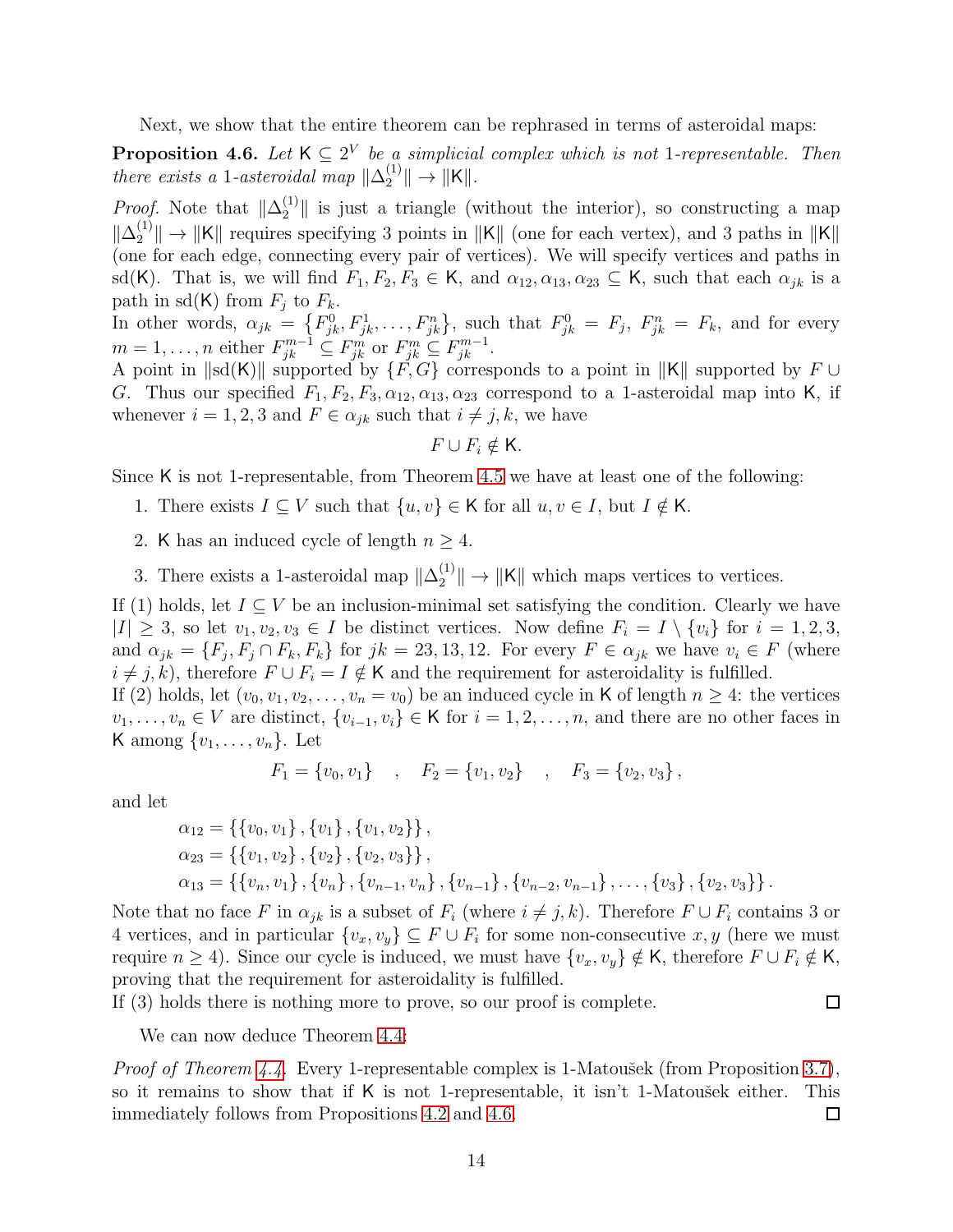### 4.3 Representability of graphs and co-graphs

If K is a complex such that  $\dim K' = 1$  (i.e. K' is a graph), we informally say that K a co-graph. In these cases, we find that  $d$ -Matoušek and  $d$ -representability are identical:

<span id="page-14-0"></span>**Theorem 4.7.** Let K be a simplicial complex, such that  $\dim K' = 1$ . Then for every  $d \in \mathbb{N}$ , K is d-representable if and only if it is d-Matoušek.

The first case not covered by previously stated results is when  $d = 2$ , and we will show that 2-representability and 2-Matoušek are both equivalent to the planarity of dim K'. We break this down into a number of lemmas. First, we prove that our configuration space is simply the deleted product of K':

<span id="page-14-1"></span>**Lemma 4.8.** Let K be a simplicial complex such that  $\dim K' = 1$ , i.e.  $G := K'$  is a graph. Then  $\widehat{\mathsf{K}} = \|\mathsf{G}^2_{\Delta}\|.$ 

*Proof.* We will prove that for any non-empty faces  $\alpha, \beta \in \mathsf{G}$  we have

$$
\alpha \cap \beta \neq \emptyset \iff \left(\bigcap \alpha\right) \cup \left(\bigcap \beta\right) \in \mathsf{K}.
$$

This is straightforward: if  $J \in \alpha \cap \beta$ , then  $(\cap \alpha) \subseteq J$  and also  $(\cap \beta) \subseteq J$ , so  $(\cap \alpha) \cup (\cap \beta) \subseteq$  $J \in K$  implying  $(\cap \alpha) \cup (\cap \beta) \in K$ .

On the other hand, suppose  $(\cap \alpha) \cup (\cap \beta) \in K$ . Then  $(\cap \alpha) \cup (\cap \beta) \subseteq J$  for some K-maximal face J. In particular  $\cap \alpha \subseteq J$ . Since G is a graph,  $\alpha$  is either a singleton or an edge. If  $\alpha = \{J_1\}$ , then  $\cap \alpha \subseteq J$  implies  $J_1 \subseteq J$ . But  $J_1 \in \mathsf{m}_{\mathsf{K}}$  is a maximal face in K, so  $J = J_1$ . If  $\alpha = \{J_1, J_2\}$  for  $J_1 \neq J_2$ , then  $\emptyset \neq J_1 \cap J_2 \subseteq J$  (recall that  $\alpha \in \mathsf{G} = \mathsf{K}'$  thus  $\cap \alpha \neq \emptyset$ ), therefore  $\emptyset \neq J_1 \cap J_2 = J \cap J_1 \cap J_2$  implying  $\{J, J_1, J_2\} \in \mathsf{K}' = \mathsf{G}$ . But  $\mathsf{G}$  is a graph, so in fact  $\{J, J_1, J_2\}$  has at most 2 distinct elements, and  $J = J_1$  or  $J = J_2$ . In every case, we have  $J \in \alpha$ . The same argument applies for  $\beta$ , therefore  $J \in \beta$  and  $\alpha \cap \beta \neq \emptyset$  as required.  $\Box$ 

This allows us to prove our theorem by relying on the following criterion for graph planarity from [\[8,](#page-19-8) "A graph planarity criterion" p. 597]:

<span id="page-14-2"></span>**Lemma 4.9** (Sarkaria). Let G be a graph. Then G is planar iff  $\text{ind}_{\mathbb{Z}_2}(\|\mathsf{G}_{\Delta}^2\|) \leq 1$ .

*Proof of Theorem [4.7.](#page-14-0)* By Theorem [3.12,](#page-9-0) every K with dim  $K' = 1$  is 3-representable (and thus also 3-Matoušek by Proposition [3.7\)](#page-7-0). This clearly implies the same for any  $d \geq 3$ . For  $d = 1$  we apply Theorem [4.4,](#page-12-0) so the only remaining case is  $d = 2$ . For this we denote  $G = K'$ , and prove that the following our equivalent:

- 1. G is planar.
- 2. K is 2-representable.
- 3. K is 2-Matoušek.

To prove  $(1) \implies (2)$ , note that any planar graph can by drawn in  $\mathbb{R}^2$  using straight line segments, so if G is planar we obtain a linear injective map  $\|G\| \to \mathbb{R}^2$ , and conclude from Theorem [3.12](#page-9-0) that K is 2-representable. The implication  $(2) \implies (3)$  is simply Proposition [3.7](#page-7-0) for  $d = 2$ . To prove  $(3) \implies (1)$ , by Lemma [4.8](#page-14-1) we have  $\widehat{K} = ||G_{\Delta}^2||$ . If K is 2-Matoušek then  $\text{ind}_{\mathbb{Z}_2}(\widehat{K}) \leq 1$ , and Lemma [4.9](#page-14-2) implies that G is planar.  $\Box$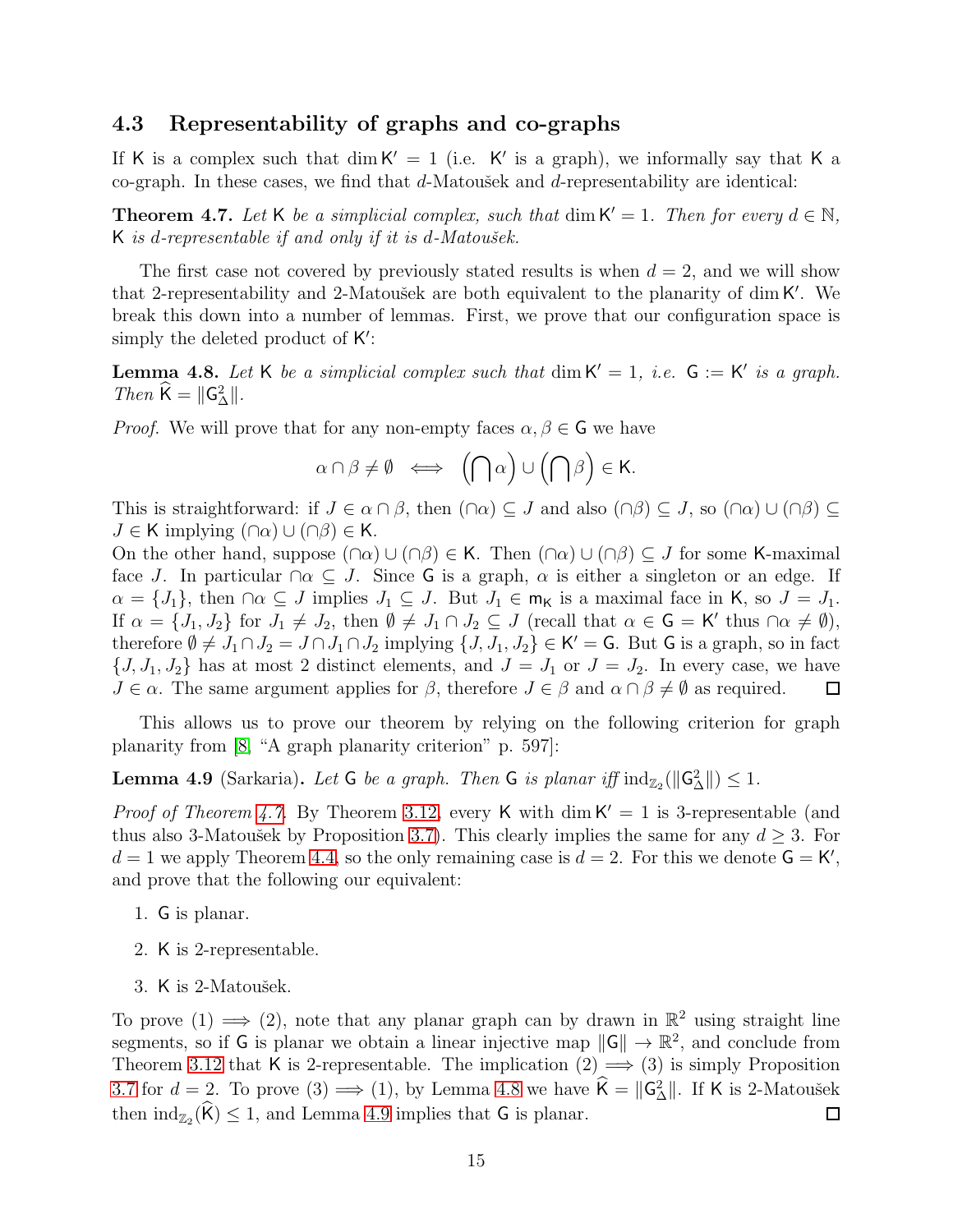In contrast to our previous results, for a simplicial complex K which is a a graph, being 2-representable and being 2-Matousek are not identical properties. Some previous results regarding dimension are relevant: we know that  $K$  is 1-representable iff it is 1-Matousek (from Theorem [4.4\)](#page-12-0). Every simplicial complex K is  $(2 \dim K + 1)$ -representable (see [\[11\]](#page-19-2)), therefore K is d-representable and d-Matoušek, for every  $d \geq 3$ . And of course every 2representable complex is also 2-Matoušek. But the converse fails: there exist graphs K which are 2-Matoušek but not 2-representable: see Example [4.13.](#page-16-0)

There are, however, non-trivial examples of graphs which are not 2-Matoušek. For example, let K be the barycentric subdivision of some non-planar graph G. Consider the canonical map  $\varphi: ||G|| \to ||K'||$  which is the composition of the homeomorphism  $||G|| \to ||K||$ and  $\iota_K : ||K|| \to ||K'||$  given in Lemma [3.4.](#page-6-2) We can verify that applying  $\varphi$  on each coordinate gives us an equivariant map  $\|G_{\Delta}^2\| \to \hat{K}$ . Since G is not planar, Lemma [4.9](#page-14-2) implies that  $\text{ind}_{\mathbb{Z}_2}(\widehat{\mathsf{K}}) = 2$ , therefore K is not 2-Matoušek by Proposition [2.4.](#page-4-0)

## 4.4  $d$ -Matoušek and  $d$ -collapsibility

As we have seen, every d-representable complex is both d-collapsible and d-Matoušek (for every  $d \in \mathbb{N}$ . This raises the question of the relation between d-collapsibility and d-Matoušek. We give examples that prove the two properties are independent (neither implies the other), and even together don't coincide with d-representable complexes. In other words, we give some examples of simplicial complexes which are d-collapsible but not d-Matoušek, other complexes which are  $d$ -Matoušek but not  $d$ -collapsible, and others which are both  $d$ -Matoušek and d-collapsible but not d-representable.

#### 4.4.1 Complexes that are *d*-collapsible but not *d*-Matoušek

There exist complexes which are d-collapsible but not d-Matousek even for  $d = 1$ : simply take a complex which is 1-collapsible but not 1-representable. Such a complex is 1-Matoušek by Theorem [4.4.](#page-12-0)

Using asteroidal maps, we may generalize one such complex to arbitrary dimension:

**Example 4.10.** For any  $d \in \mathbb{N}$ , let L have vertices  $V = 0, 1, \ldots, d + 2$ , and maximal faces given by

$$
\mathsf{m}_{\mathsf{L}} = \{ F \subseteq V \; : \; |F| = d + 1 \; , \; 0 \in F \} \, .
$$

Note that L is the cone of  $\Delta_{d+1}^{(d-1)}$ . This allows us to define a map  $g: \|\Delta_{d+1}^{(d)}\| \to \|L\|$ : we take g as the identity on any simplex of dimension  $\leq d-1$ , and extend to d-dimensional simplices by contracting the boundary into the vertex 0.

Now let K be the barycentric subdivision of L. It is straightforward to verify that K is d-collapsible, and that by composing  $g$  with the canonical homeomorphism between  $\mathsf L$ and K we obtain an asteoridal map  $f: \|\Delta_{d+1}^{(d)}\| \to \|K\|$ . Thus by Proposition [4.2,](#page-11-0) K is not d-Matoušek. For  $d = 1$ , the complex K is the (unique) minimal non-1-representable tree.

#### 4.4.2 Complexes that are  $d$ -Matoušek but not  $d$ -collapsible

<span id="page-15-0"></span>**Example 4.11.** In [\[9\]](#page-19-9), Tancer constructed a good cover in  $\mathbb{R}^2$ , which has a nerve K that isn't 2-collapsible. We know that  $K$  is 2-Matoušek from Corollary [3.10.](#page-8-2)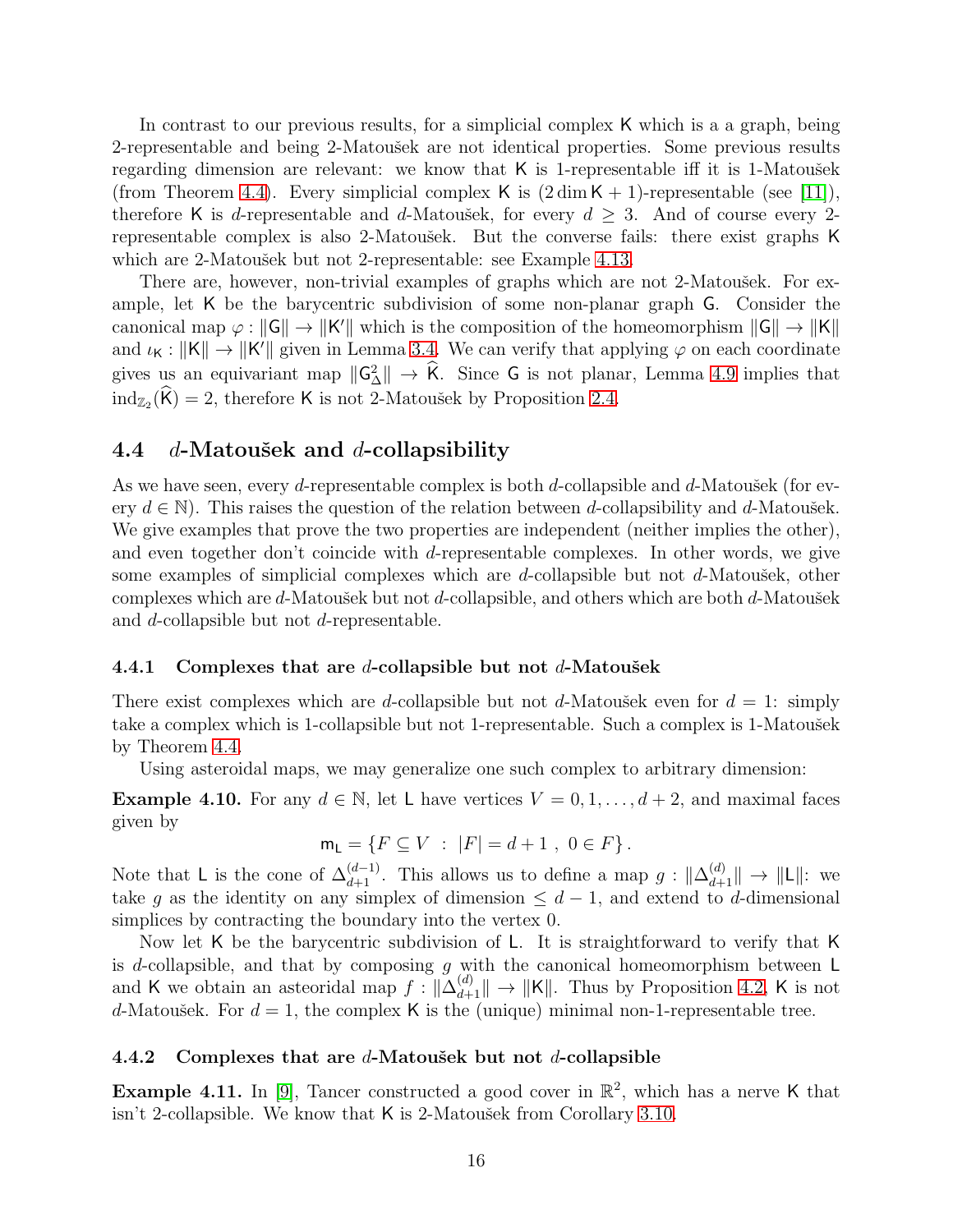#### 4.4.3 Complexes that are d-Matousek and d-collapsible, but not d-representable

The previous examples show that  $d$ -Matousek and  $d$ -collapsibility are "independent" properties of d-representable complexes. Even combining both notions, we still remain with some complexes which are not d-representable, even when  $d = 2$ . We give two examples of such complexes, one which is the nerve of a good cover in  $\mathbb{R}^2$ , and one which is not.

**Example 4.12.** Let K be the triangulation of the Mobius strip, with vertices  $V = [6]$ , and maximal faces

 $m_K = \{124, 125, 156, 235, 236, 246, 345, 456\}.$ 

This complex was given by Eckhoff in [\[3\]](#page-19-1) as an example of a (strongly) 2-collapsible complex that is not 2-representable. The complex is the nerve of a good cover in  $\mathbb{R}^2$ , outlined in Figure 3:



The sets  $U_1, \ldots, U_6 \subseteq \mathbb{R}^2$  should be open and slightly overlap the boundaries indicated in the figure. We deduce that  $K$  is 2-Matoušek from Corollary [3.10.](#page-8-2)

<span id="page-16-0"></span>Example 4.13. We will now give an example of a graph K which is 2-collapsible and 2- Matoušek, but not the nerve of any good cover in  $\mathbb{R}^2$ .

A graph G is a *string graph* if it is the nerve of a collection of curves in  $\mathbb{R}^2$ . In [\[4\]](#page-19-10), Kratochvíl and Matoušek constructed string graphs for which the number of intersection points between any such collection of curves in  $\mathbb{R}^2$  is exponential in the number of curves. One instance of this construction will be our example. Consider the graph  $G$  drawn in  $\mathbb{R}^2$  in [\[4\]](#page-19-10) (some vertices have been renamed), reproduced as Figure 4 below: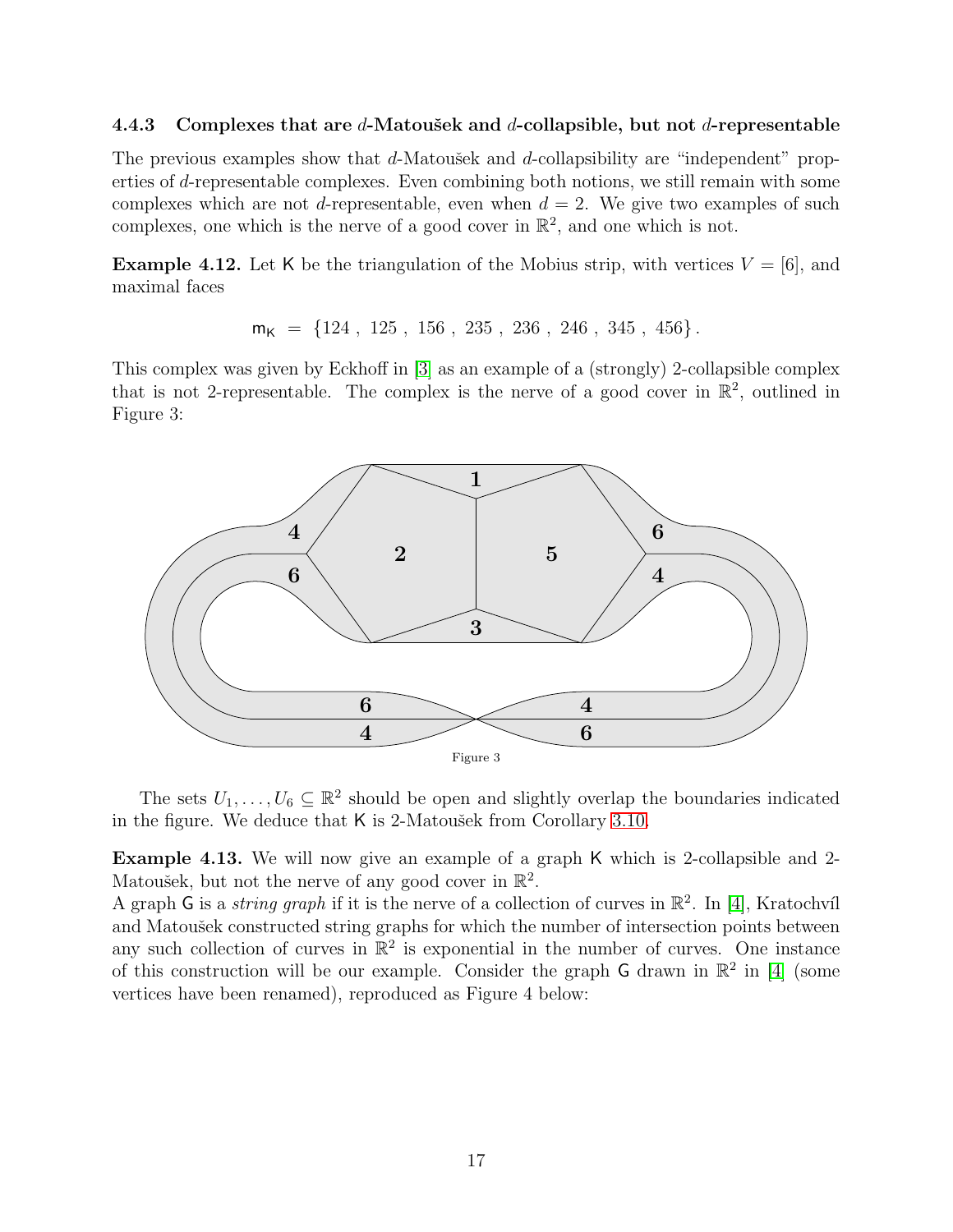

Note that G includes the edges drawn using dashed lines  $(u_1v_1$  and  $u_2v_2)$  as well as those drawn with solid lines.

We define our simplicial complex K as the barycentric subdivision of G, with the addition of pairs of G-edges which intersect in Figure 4. In other words  $V(K) = V(G) \cup E(G)$ , and the maximal faces of K are all pairs of the form  $\{x, xy\}$  where xy is an edge in G, along with 4 additional pairs:

$$
\{ab, u_1v_1\} \quad , \quad \{ab, u_2v_2\} \quad , \quad \{u_0v_1, u_2v_2\} \quad , \quad \{v_1y, u_2v_2\} \quad .
$$

Note that K is itself a graph (maximal faces of K are 1-dimensional), so K is trivially 2collapsible. Our next goal is to prove that  $\mathsf K$  is 2-Matoušek (in fact we show that there exists a faithful map  $||K'|| \to \mathbb{R}^2$ , and that K is not the nerve of any good cover in  $\mathbb{R}^2$ . Both of these facts can be deduced by examining the drawing of  $G$  in  $\mathbb{R}^2$ .

To ease notation, for every  $x \in V(G)$ , let  $\overline{x} \in \mathbb{R}^2$  denote the position of x indicated by the drawing, and for every edge  $xy \in E(G)$  let  $\overline{xy} \subseteq \mathbb{R}^2$  denote all points on the indicated path from  $\overline{x}$  to  $\overline{y}$ .

The drawing shows that K is "almost" the nerve of a good cover in  $\mathbb{R}^2$ : for every  $x \in V(G)$ , let  $U_x \subseteq \mathbb{R}^2$  be an open ball of radius  $\varepsilon > 0$  centered around  $\overline{x}$ . For every  $e = xy \in E(G)$ , let  $U_e \subseteq \mathbb{R}^2$  be the  $\frac{\varepsilon}{10}$ -neighborhood of the points in  $\overline{xy} \setminus (U_x \cup U_y)$ . We may choose  $\varepsilon$  to be sufficiently small as not to introduce unwanted intersections (i.e. intersections among collections not in K). For example,  $U_{ab} \cap U_b$  and  $U_{bu_0} \cap U_b$  must be nonempty, but  $U_{ab} \cap$  $U_{bu_0} = \emptyset$ . Clearly the *only* intersection of sets among the collection  ${U_w}_{w \in V(K)}$  which is neither empty nor contractible is  $U_{ab} \cap U_{u_2v_2}$ , which is a disjoint union of 2 contractible sets. Nevertheless, the proof of Lemma [3.9](#page-8-1) still applies (see Remark [3.11\)](#page-8-3), we obtain a faithful map  $||K'|| \rightarrow \mathbb{R}^2$ , and K is 2-Matoušek by Proposition [3.6.](#page-7-2)

Finally, assume by contradiction that K is the nerve of a collection  ${U_w}_{w \in V(K)}$  which is a good cover in  $\mathbb{R}^2$ . We draw G in  $\mathbb{R}^2$ , (that is we construct a map  $\|G\| \to \mathbb{R}^2$ ), such that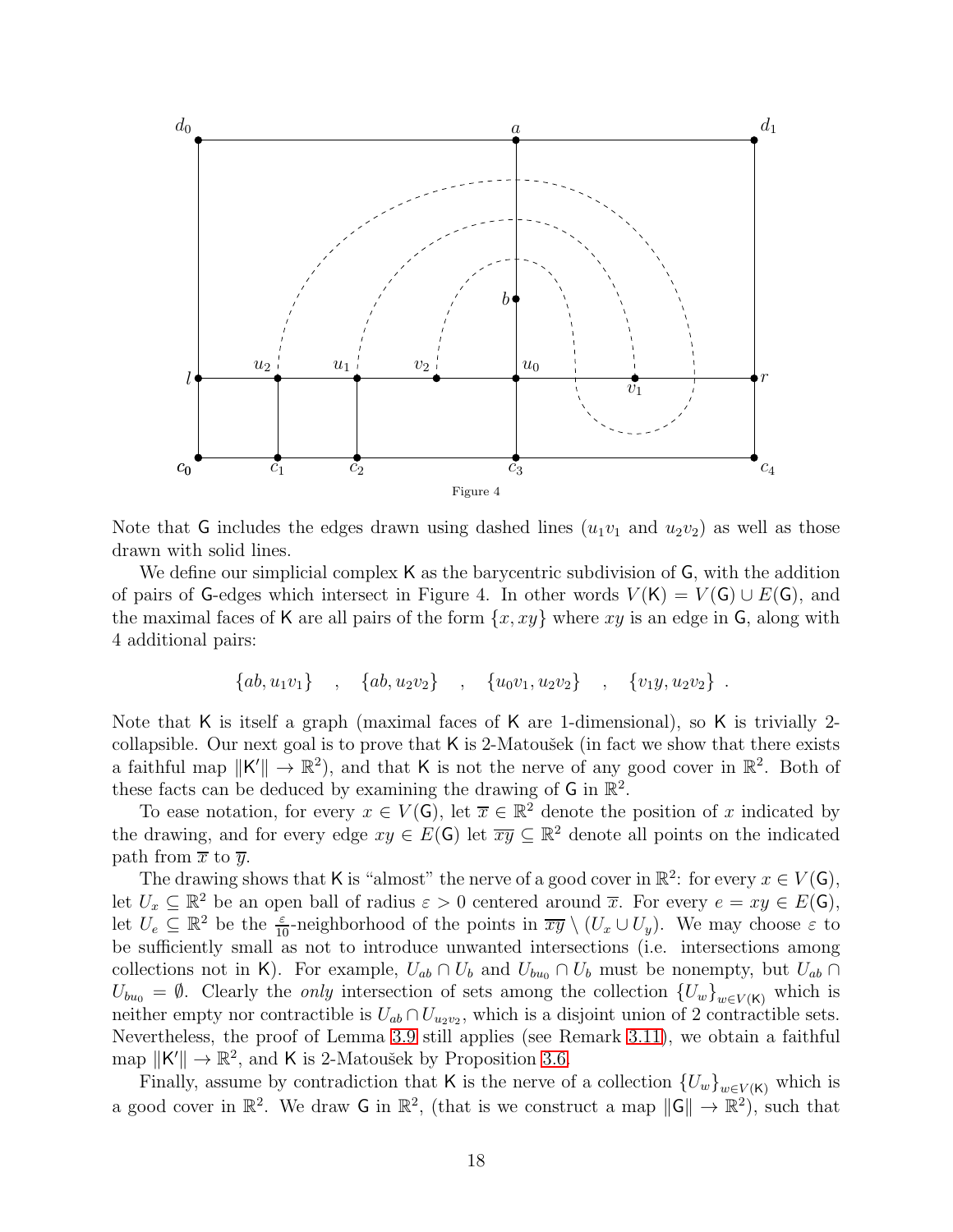every vertex  $x \in V(G)$  is mapped to some  $\overline{x} \in U_x$ , and every edge  $e = xy \in E(G)$  is drawn on as a piecewise linear curve  $\overline{xy} \subseteq U_x \cup U_e \cup U_y$ .

Let H be the graph obtained from G by removing the edges  $u_1v_1$  and  $u_2v_2$  (so H is the graph drawn in Figure 4 without dashed edges). Note that the induced drawing of H must be planar, and H has the same faces in every planar drawing (so the faces are the same as in Figure 4). Specifically,  $\overline{u_1v_1}$  must cross  $\overline{ab}$ , and  $U_{ab} \setminus U_{u_1v_1}$  must have (at least) two connected components (one bounded in the interior of the curve  $\overline{u_1v_1u_0v_2u_1}$ , the other in the exterior). Finally, observe that  $\overline{u_2v_2}$  must intersect ab at least twice (once in each connected component) as in Figure 4 - thus  $U_{ab} \cap U_{u_2v_2}$  is not path-connected, contradicting our assumption.

## 5 Further questions

#### **Question 5.1.** Are there d-Matoušek complexes that aren't d-Leray?

We know of the complex in Example [4.11](#page-15-0) due to Tancer, which is 2-Matousek but not 2collapsible. But it is unknown to the author whether there exists a simplicial complex which is d-Matoušek but not d-Leray, even for  $d = 2$ . By Remark [3.8,](#page-7-3) the question is equivalent to: does there exist a d-Matoušek complex with non-trivial m-homology for some  $m \geq d$ ?

Furthermore, if such complexes exist, can we find a property similar to  $d$ -Matoušek, which also implies that a complex is d-Leray?

#### Question 5.2. Under what conditions is a d-Matoušek complex also d-representable?

For example, are there some conditions on  $d$  and  $\dim K$  or  $\dim K$ ? A theorem of Weber from 1967 (see [\[1,](#page-19-11) chapter 7]) states that if  $2d \geq 3$  (dim L + 1) and there exists an equivariant map  $\Vert L_{\Delta}^2 \Vert \to S^{d-1}$ , then there also exists an embedding  $\Vert L \Vert \to \mathbb{R}^d$ . This implies that for simplicial complexes K that satisfy  $\widehat{K} = ||(K')^2 \rangle$  $\frac{2}{\Delta}$ ||, for any d such that  $2d \geq 3$  (dim K' + 1), we have: K is d-Matoušek iff K is the nerve of a good cover in  $\mathbb{R}^d$ . Such complexes exist by Lemma [3.15,](#page-10-0) however there are cases where  $\hat{\mathsf{K}}$  is substantially "smaller" than  $\|(\mathsf{K}')^2_{\Delta}\|$ .

#### Question 5.3. What new results can we obtain by using more general methods?

While stronger topological methods exist (see [\[13\]](#page-19-12)), we choose to use the Borsuk–Ulam method as it doesn't require as much intensive topology (the Borsuk–Ulam theorem is the only topological result needed), while still proving new results. The disadvantage is that our results might not be as strong as they could be. We therefore welcome improvements to the "correct" definition or a  $d$ -Matoušek complex. In vague terms, if a  $d$ -Leray complex is one which has no homological reason not to be d-representable, a  $d$ -Matoušek complex as defined in this paper is one for which a d-representation lifted to the configuration space of pairs doesn't contradict the Borsuk–Ulam theorem. The true spirit of the definition for a d-Matoušek complex should be a complex which doesn't exhibit similarly defined topological barriers to d-representability.